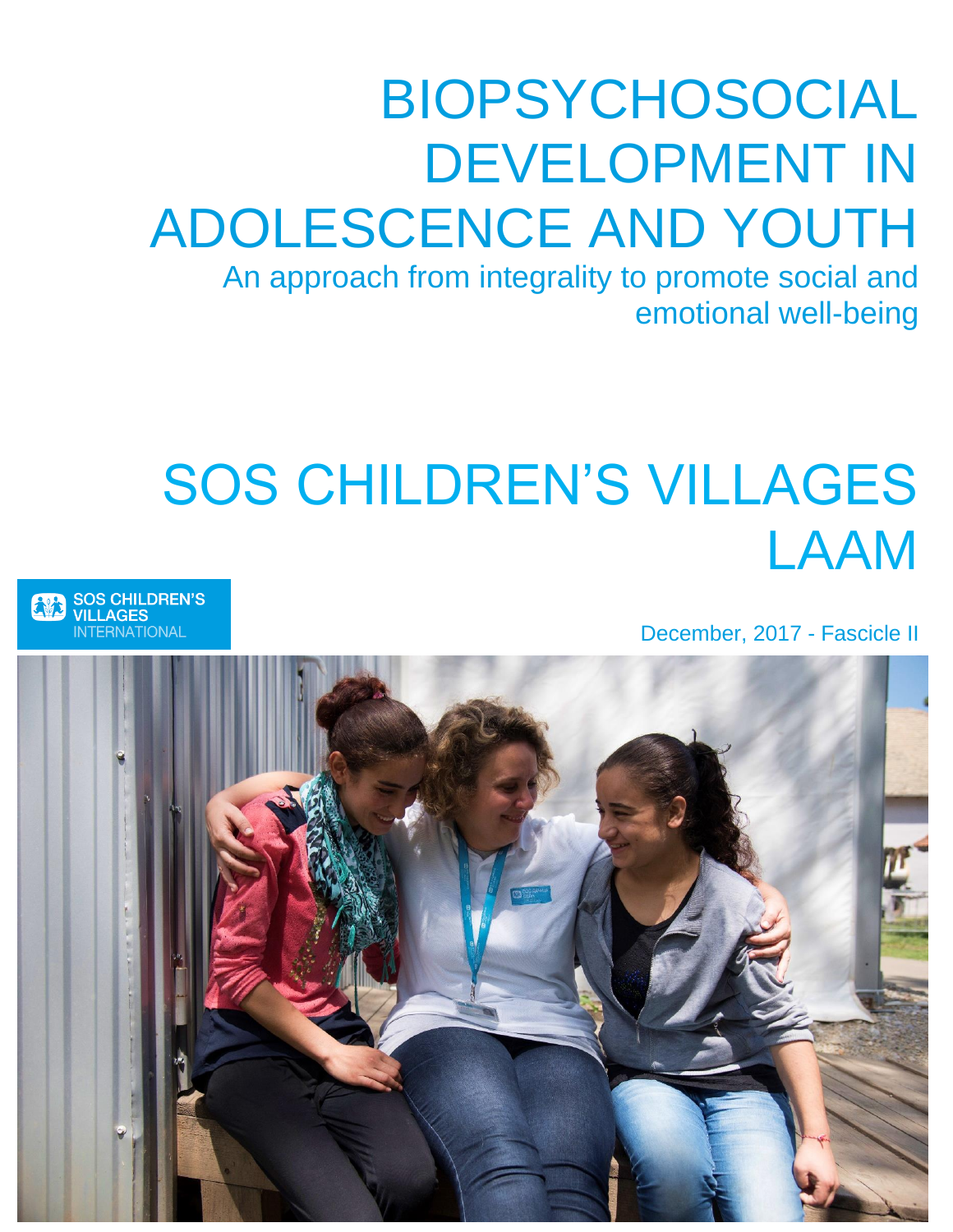#### **KEY USERS**

Required for: Member Associations and General Secretariat of Latin America and the Caribbean (LAAM)

#### **RELATED POLICIES**

| <b>Fundamental policy:</b> Policy Program         |                                                       |
|---------------------------------------------------|-------------------------------------------------------|
| <b>Child Protection Policy</b><br>Central policy: |                                                       |
|                                                   | <b>Gender Equality Policy</b>                         |
|                                                   | <b>Formal Education Policy</b>                        |
|                                                   | Policy on the Inclusion of Children with Disabilities |
| <b>Quality standards:</b>                         | Manual for the SOS Children's Village Organisation    |
|                                                   | Family Strengthening Programmes Manual                |

#### **DOCUMENTS, TOOLS, RELATED SYSTEMS**

Fascicle I Adolescents and Young People in LAAM: Youth Approach Support Document to Achieve Gender Equality Causes and risks of Losing Family Care in Latin America & the Caribbean

Code of Conduct

Human Resources Manual

#### **RESPONSIBLE OF THE CONTENT**

| Functional area: | Programmes IOR LAAM                                                                                                                                                                                                                                                                                                                                                                                                                                                                                                                                                                                                                                                                                        |  |
|------------------|------------------------------------------------------------------------------------------------------------------------------------------------------------------------------------------------------------------------------------------------------------------------------------------------------------------------------------------------------------------------------------------------------------------------------------------------------------------------------------------------------------------------------------------------------------------------------------------------------------------------------------------------------------------------------------------------------------|--|
|                  | Working team for Integrated Development of Adolescents and Young People LAAM:<br>Daniela Calvo, National Coordinator of Youth Development, SOS Bolivia<br>Technical teams, adolescents and young people, Programmes SOS Bolivia<br>$\bullet$<br>Angie Jiménez, National Coordinator of Youth Development, SOS Dominican Republic<br>Technical teams, adolescents and young people, Programmes SOS Dominican Republic<br>Amanda Lopez, National Coordinator of Education, SOS Costa Rica<br>$\bullet$<br>Technical teams, adolescents and young people, Programmes SOS Costa Rica<br>Jessica Ugalde, Coordinator of IOR LAAM Programmes<br>$\bullet$<br>Santiago Arturo, Coordinator of IOR LAAM Programmes |  |
| Department:      | <b>OIR LAAM Programmes</b>                                                                                                                                                                                                                                                                                                                                                                                                                                                                                                                                                                                                                                                                                 |  |
| Collaboration:   | Oscar Valverde Hills, external expert in Youths<br>Ayleen Cascante Zuñiga, Assistant                                                                                                                                                                                                                                                                                                                                                                                                                                                                                                                                                                                                                       |  |

#### **PROCESS OF DEVELOPMENT**

| Approved by:                                 | Dayan Dwells, Regional Adviser of Programmes<br>Nadia Garrido, Director of Programmes                                                                                                                                                  |
|----------------------------------------------|----------------------------------------------------------------------------------------------------------------------------------------------------------------------------------------------------------------------------------------|
| Original<br>language:                        | Spanish                                                                                                                                                                                                                                |
| Address in the<br>Collaboration<br>Platform: | https://collaboration.sos-<br>kd.org/Workspaces/WS_000350/Shared%20Documents/01%20Cuidado%20y%20Calidad/01.3%20Juven<br>tudes/01.%20Estrategia%20Desarrollo%20Integral%20de%20AJ/Fasc%C3%ADculo%202.%20Desarrollo<br>%20Biopsicosocial |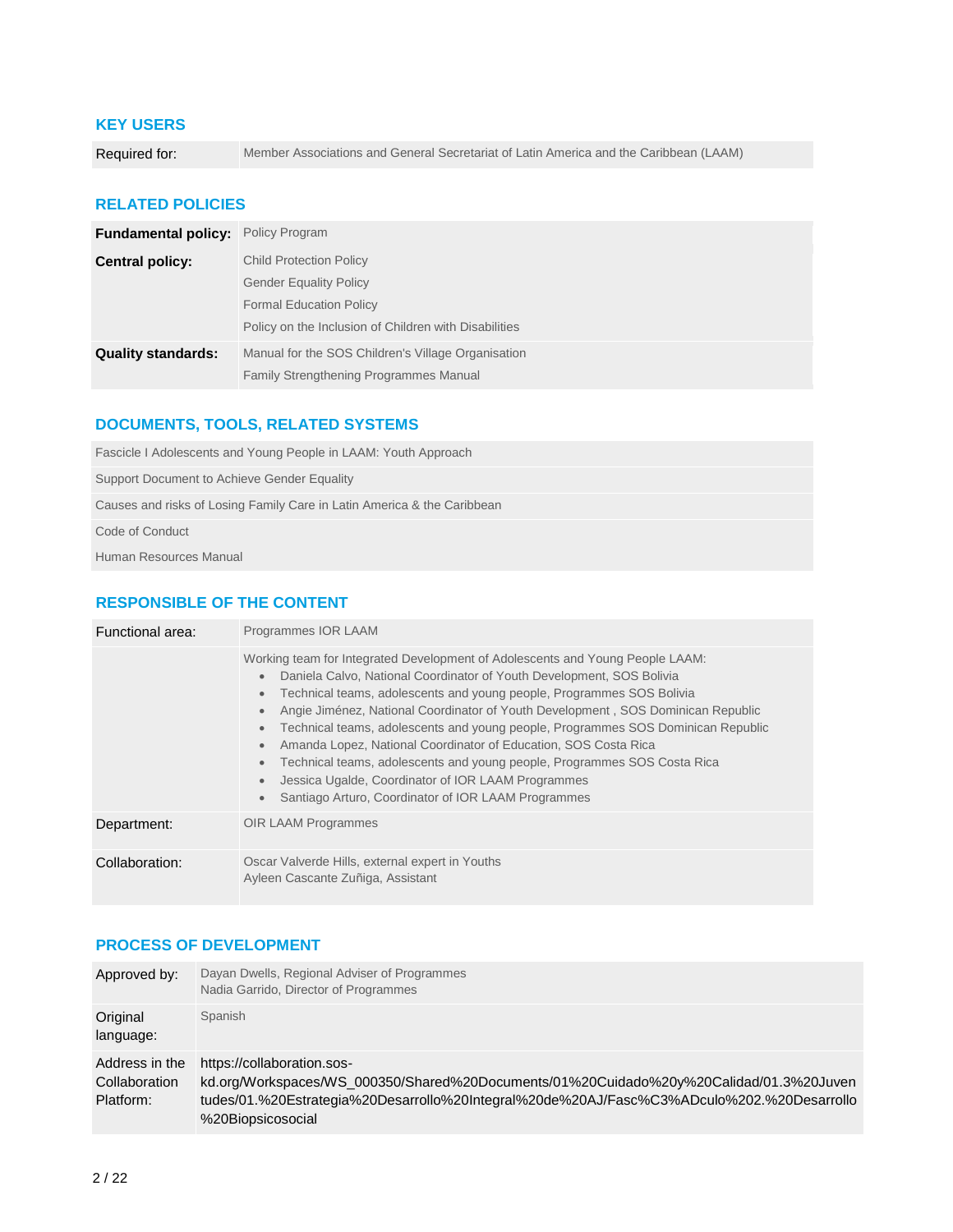# INDEX

| 2. THE BIOLOGICAL AND NEUROLOGICAL DEVELOPMENT IN THE ADOLESCENCE: THE                          |  |
|-------------------------------------------------------------------------------------------------|--|
| <b>IMPACT IN THEIR IDENTITY AND THEIR RELATION WITH THE WORLD  4</b>                            |  |
| 2.1. Pubescence and puberty: accelerated changes and the challenge of the integration of a      |  |
|                                                                                                 |  |
| 2.2. Neurological changes and their impact on the behavior of adolescents and young             |  |
|                                                                                                 |  |
| 3. THE PSYCHOSOCIAL DEVELOPMENT: RECONSTRUCTION OF THE IDENTITY AND A NEW                       |  |
|                                                                                                 |  |
|                                                                                                 |  |
| 3.2 Construction of the identity: the relation with the affective bonds and care environment 13 |  |
| <b>4. INTEGRAL AND EMOTIONAL DEVELOPMENT OF ADOLESCENTS AND YOUNG PEOPLE IN</b>                 |  |
|                                                                                                 |  |
| 5. SOS CONSIDERATIONS FOR THE WORK OF SOS CHILDREN'S VILLAGES 16                                |  |
|                                                                                                 |  |
|                                                                                                 |  |
|                                                                                                 |  |
|                                                                                                 |  |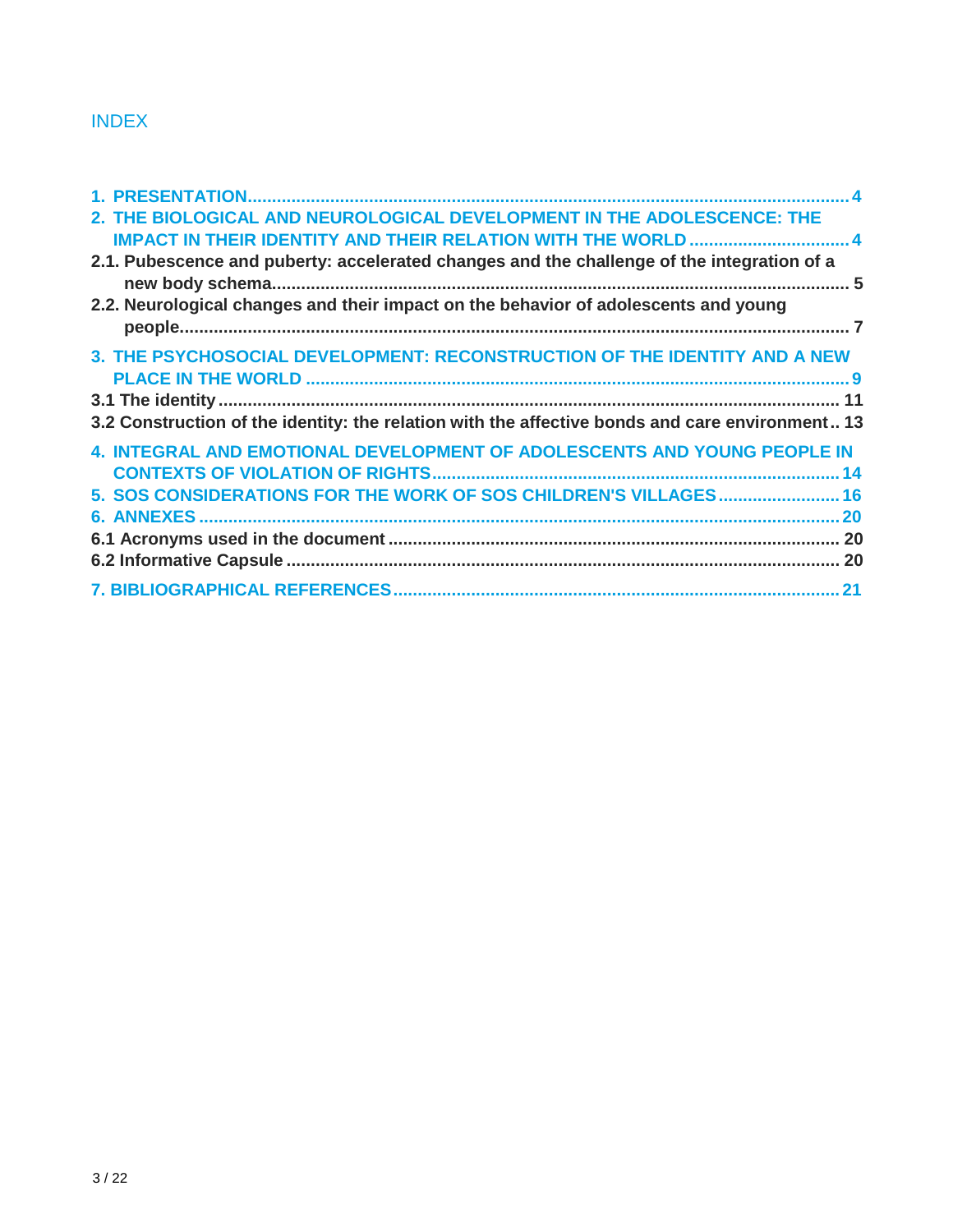# <span id="page-3-0"></span>**1. Presentation**

Just as it has been described in the Fascicle 1 "Youths Approach. A Human Rights-Based Approach: Diversity and Development of Adolescents and Young People", the adolescence is more than an age referent, more than the denomination of a diverse group of population that is within an specific age and more than socio-cultural construct. Furthermore, it is a life's phase with specific features plus notable changes converting it in a key moment within the continuous human development of people.

Undoubtedly, adolescence is one of the moments of people's life in which, in an interrelated manner, and in and intense, deeply and rapidly way, simultaneously occur many changes in multiple dimensions of growth and human development (physical, neurological, cognitive, moral, psychosocial and psychosexual)<sup>1</sup>.

The simultaneity, the speed and the depth of these changes are, in themselves, a challenge for the integration that each adolescent has to do in his/her development and for which he/she supports in the resources and fortresses that has attained to develop in the previous stages of his/her life: as well as, in the resources and supports that the surroundings facilitate to him/her (family, auxiliary adult figures, pairs, school or school, other organizations of which he/she forms part, etc.).

Even, it is necessary to point out that, although the biological, psychological and social transformation in the person that crosses the adolescence, there exists a social reaction of the surroundings that can facilitate or hinder the development process.

For this reason, in this fascicle there are reviewed the most important changes that live the adolescent people in their neurological, physical and psychosocial dimensions, which represent challenges of subjective and personal integration that impact their behavior and their lifestyles during this vital phase, at the same time that, represent notable milestones that modify their relations with the surroundings and with those who surround them besides that generate new looks and relations from the social, adult and institutional world.

# <span id="page-3-1"></span>**2. The biological and neurological development in the adolescence: the impact in their identity and their relation with the world**

Although it has been defined, for statistical, juridical and politicians effects and depending on the organization or the country in question, an age of start of the adolescence (for example the 10 years for the Organization of the United Nations, or the 12/13 years for the juridical and national political frames of the region of Latin America and The Caribbean)<sup>2</sup>, exists an agreement between the studious people of the adolescence regarding that the same initiates with the incidence of the first signs of the pubescence process, which unchains a series of biochemical and physiological processes that carries them to reach their reproductive sexual maturity, designated puberty<sup>3</sup>.

According to the World Health Organization (WHO) (2017), the adolescence is "the period of growth and human development that produces after the childhood and before the adulthood, between the 10 and the 19 years (…) and that characterizes by an accelerated rhythm of growth and of changes, surpassed only by the one that the nursing babies experience"<sup>4</sup>.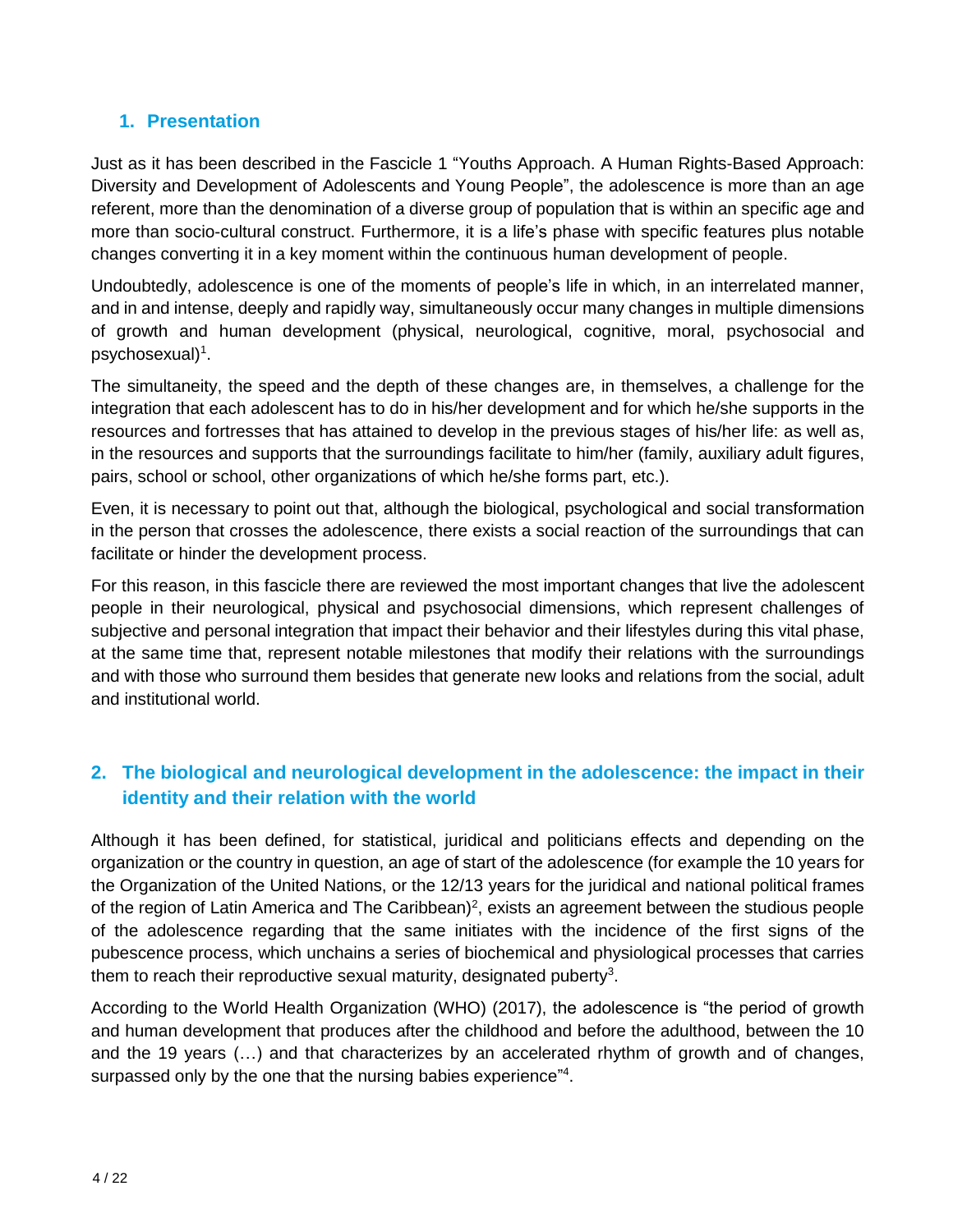At the same time, beside these changes, the most recent neurological researches have showed, that in the adolescence, the brain continues developing and modifying, which explains behavioral and psychosocial changes that hereby must be specified<sup>5</sup>.

# <span id="page-4-0"></span>**2.1. Pubescence and puberty: accelerated changes and the challenge of the integration of a new body schema**

Although our body never ceases to grow and modify along all our life, during the adolescence occur multiple, diverse and deep biochemical changes, as well as, physiological and corporal ones, in a period relatively short.

This speed combined with the magnitude of the changes, represents a challenge for the adolescent person since his/her body schema changes completely, which generates multiple anxieties and panics associated so much to the lived experienced of "normality/abnormality" of this growth, to the "command" of this new body, to the internal impulses referred to the sexual maturation and to the assessments and external representations (social) on this new body. Therefore, although the growth and development in this physical and biological dimension of the adolescent people represents an intrinsic and predictable characteristic of the evolution of the human species, with which psychological, social, cultural and even economic aspects are interrelated, which mark a variability and differences in the quality of the occurrence and the vivency of those changes.<sup>6</sup>

The own changes of the pubescence originate from hormonal changes, which are possible by two processes linked and successive that take between 3 and 4 years: the adrenarche and the gonadarche.<sup>7</sup>

**Adrenarche** Maturation of the adrenal glands, which produce gradually greater levels of androgens, even, surpassing in 10 times lower the amount of people younger than 4 years.

Androgen hormones, in addition to acting as precursors of other hormones that play an important and powerful role in the process of the pubescence (like the testosterone and the dehidrotestosterone), produce in the adolescent people diverse physical demonstrations such as: growth of the axillary and pubic hair, development of corporal smell, increase of the sebum (fat in the skin) and in the women it also produces a small acceleration of the prepuberal growth and acceleration of the osseous age.<sup>8</sup>

#### **Gonadarche** Maturation of the sexual organs involved directly in the possibility of the human reproduction, which also makes possible an increase in the segregation of other powerful hormones that make possible the development of the more specific primary and secondary sexual characteristics in man and women.

The hormones produced during the gonadarche, make possible in the women the growth of the ovarian follicle (that contains the ovule and it is inside the ovary) and the production of estrogens, as well as, the spermatogenesis in the men (sperm cells formation). Furthermore, it makes possible the initiation of the ovulation in the women. In the men, it stimulates some cells inside the testicles (cells of Leyding) for the production of testosterone<sup>9</sup>.

With the gonadarche and by action of new hormone concentrations, develop the primary sexual characteristics (sexual organs that participate direct and necessarily in the reproduction), as well as, the secondary sexual characteristics (physiological signs of the sexual maduration that do not involve directly the sexual organs), as it is shown in the Table 1.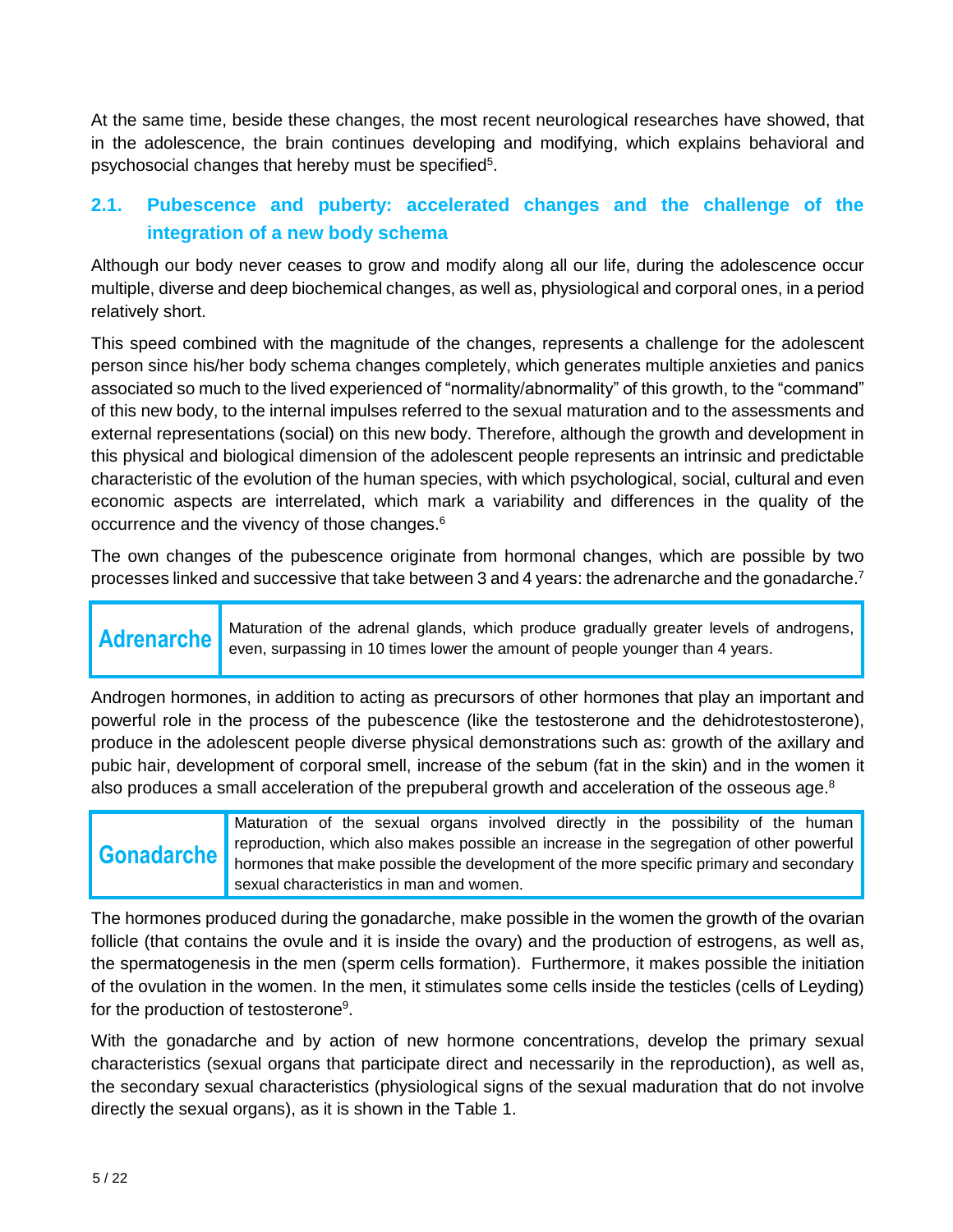| Table 1: PHYSIOLOGICAL CHANGES IN THE ADOLESCENCE                                                                                                              |                                                                               |                                                                             |
|----------------------------------------------------------------------------------------------------------------------------------------------------------------|-------------------------------------------------------------------------------|-----------------------------------------------------------------------------|
| <b>Sex</b>                                                                                                                                                     | Changes and primary sexual characteristics                                    | Changes and secondary sexual characteristics                                |
| Woman                                                                                                                                                          | Growth and maturation of the ovaries                                          | Mammary growth                                                              |
|                                                                                                                                                                | Growth of the fallopian tubes, uterus,                                        | Growth of pubic hair                                                        |
|                                                                                                                                                                | clitoris and vagina                                                           | Change in the voice                                                         |
|                                                                                                                                                                | Menarche(First menstruation)                                                  | Appearance and growth of axillary hair                                      |
|                                                                                                                                                                |                                                                               | Increase in the secretion of sebaceous and sweat<br>glands (can cause acne) |
|                                                                                                                                                                |                                                                               | Changes in the texture of the skin                                          |
| Man                                                                                                                                                            | Growth and maturation of the testicles                                        | Growth of pubic hair                                                        |
|                                                                                                                                                                | Growth of the penis, the scrotum, the<br>seminal vesicles and prostatic gland | Change in the voice                                                         |
|                                                                                                                                                                | Spermache (First ejaculation)                                                 | Apparition and growth of facial and axillary hair                           |
|                                                                                                                                                                |                                                                               | Increase in the secretion of sebaceous and sweat<br>glands (can cause acne) |
|                                                                                                                                                                |                                                                               | Changes in the texture of the skin                                          |
| Source: Own Preparation of Papalia, D.; Olds, S. And Feldman, R. (2005). Psychology of the Development.<br>Mexico D.F: McGraw-Hill/ Inter-American Editors, SA |                                                                               |                                                                             |

Although, previously only the most important hormones involved in the process of sexual maturation were mentioned, there is a lot of other hormones that participate in all the process of growth and physical and muscular development of the adolescents, even for the modification of the osseous system, the accumulation of fat and the known "pubertal growth spurt". The last one, takes places first in the women and takes between 2 and 2,5 years and represents a growth between 5 and 11 cm in women, 6 and 13 cm in men. Besides these, there are other modifications in the body such as the enlargement of the shoulders in men and in the women the enlargement of the hips and the pelvis.<sup>10</sup> <sup>11</sup>

There is a wide variability between men and women in the development and pace of this process and the changes it implies, but it is also possible that exist a disproportionate appearance in the body of the adolescents for some time and this have an impact in the precision with which they "handle" and "move" their body in the space, which is sometimes pointed out as "clumsiness".

It is worth pointing out that, **from the ecological perspective of the development of the adolescence, it is understood that the variability depends not only of appearances referred to the genetic inheritance, but also of the influences of the physical, social and cultural environment in which the adolescents develop**. Therefore, the nutritional status of the adolescents, the type of feeding, the hygiene habits, the type and quantity of physical activity that they do, among others elements determine somehow the rhythm and magnitude of the changes people live during the adolescence phase. These factors, besides, will be associated to socioeconomic and educational aspects of the adolescents and their families.<sup>12</sup>

The described changes happened in an accelerated, deep and even in a disharmonious way; the worry about their body, and its changes, occupies a central place in the anxieties and fears suffered by the adolescents. There are those who are concerned about their growth and physical development "advance" or "delay" in relation with their equals, unsure concerning their physical appearance and anxious by not fitting with the existent cultural stereotypes on the body and the tastes of their equals.<sup>13</sup>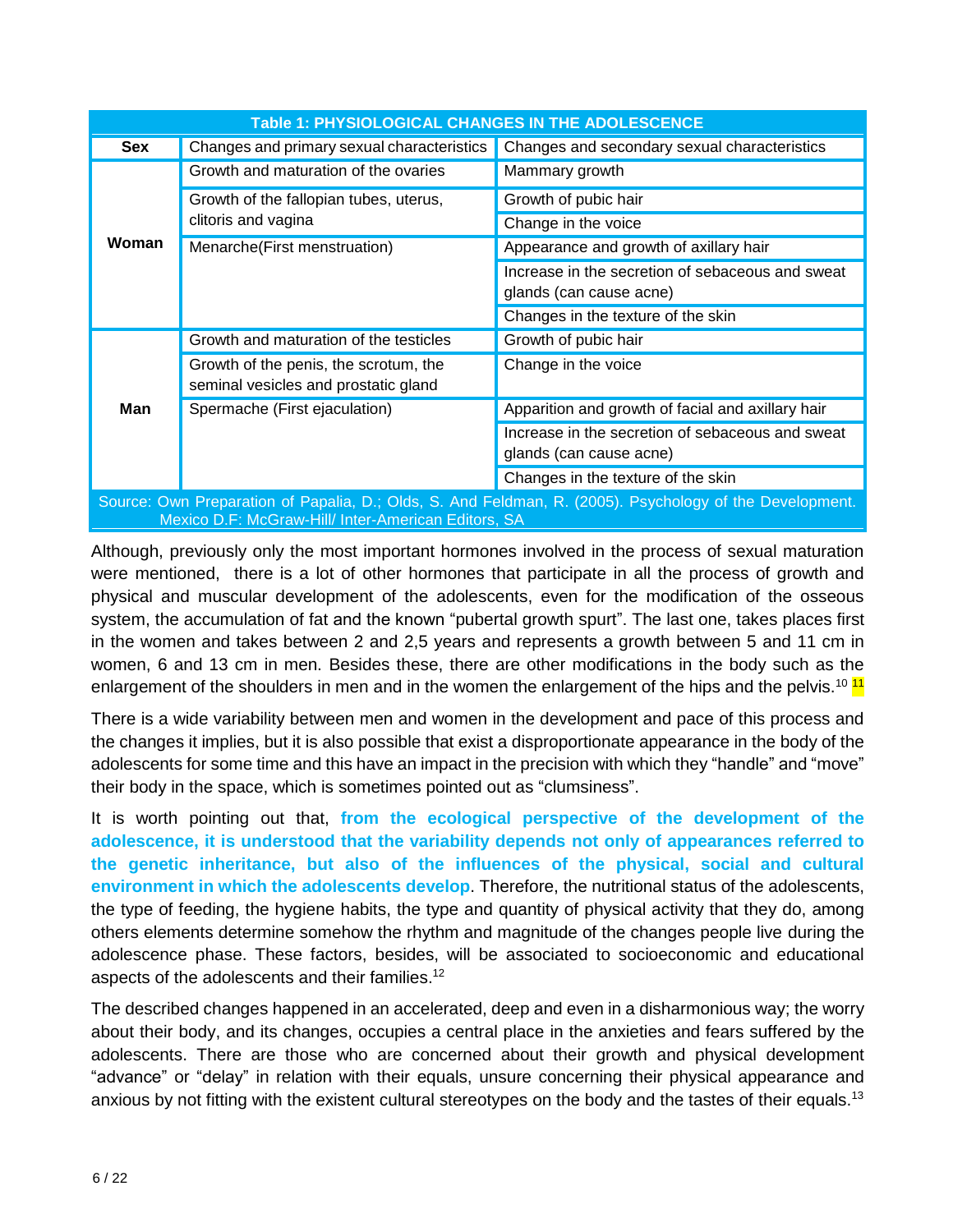In general terms, it can be stated that as the growth advances and the puberty is surpassed, the integration of the new body schema will be resolved successfully and the anxieties and fears about the body will be reduced by giving a step to a greater acceptance of the own body and the comfort with it. To the half adolescence (between the 14-15 and the 16-17 years) the adolescents are used to abandon the concern over the changes, to devote more time to experience with their appearance and try to make their body more attractive.<sup>14</sup>

However, it should be noted that in accordance with what was known about the relationship among acceptance, satisfaction and comfort with the body and self-esteem, new research has indicated that body image is based on eating disorders and, although it has reached the men, dissatisfaction with one's body is widespread among western adolescent women. 15

Thus, the objectification of the body and the socio-cultural aspects of physical beauty so pervasive in our culture standards, have a serious and worrying impact on adolescents and particularly adolescent women, who are often perceived from the perspective of an object to be evaluated by others, they are more likely to compare themselves with others, living a permanent dissatisfaction with their figure and may even develop unhealthy eating habits. 16

# <span id="page-6-0"></span>**2.2. Neurological changes and their impact on the behavior of adolescents and young people.**

Recent research in the field of neurology, which is made possible due to technological innovations and development, have shown that the brain continues to develop after infancy.<sup>17</sup>

Three phenomena characterize brain development during childhood: **synaptogenesis (or arborization), synaptic pruning and myelination**. To explain simply, the brain first generates a lot of connections between neurons, and then eliminates those that are not used and strengthen the connections that remain by coating the axons of neurons with myelin, in order to increase speed and efficiency of electrical impulses between neurons.



During a long time, it was thought that with these changes, the brain architecture was entirely defined and developed at the end of the infancy, new evidences of investigation allow to affirm now that there are **relevant neurological changes during the adolescence that even explain some of the behaviors and emotional changes** of the people that go through this phase of life and were explained earlier from hormonal changes or from strictly psychosocial processes.

These findings demonstrate, on one hand, that the pre-frontal\* cortex undergoes important changes after the puberty (grows and develops ), and on the other, that progressively improves the connection between the frontal lobule and some limbic structures such as the amygdala, the hippocampus and the caudate nucleus, structures involved in the automatic emotional responses (impulsiveness).<sup>18</sup>

Brain structure of which depend the executive faculties of the brain: control of impulses, taking of decisions, planning, anticipation of the future, control atencional, capacity to make multiple tasks at the same time, temporary organisation of the behaviour, empathic capacity and the sense of the responsibility to same and the other people (Oliva, 2007).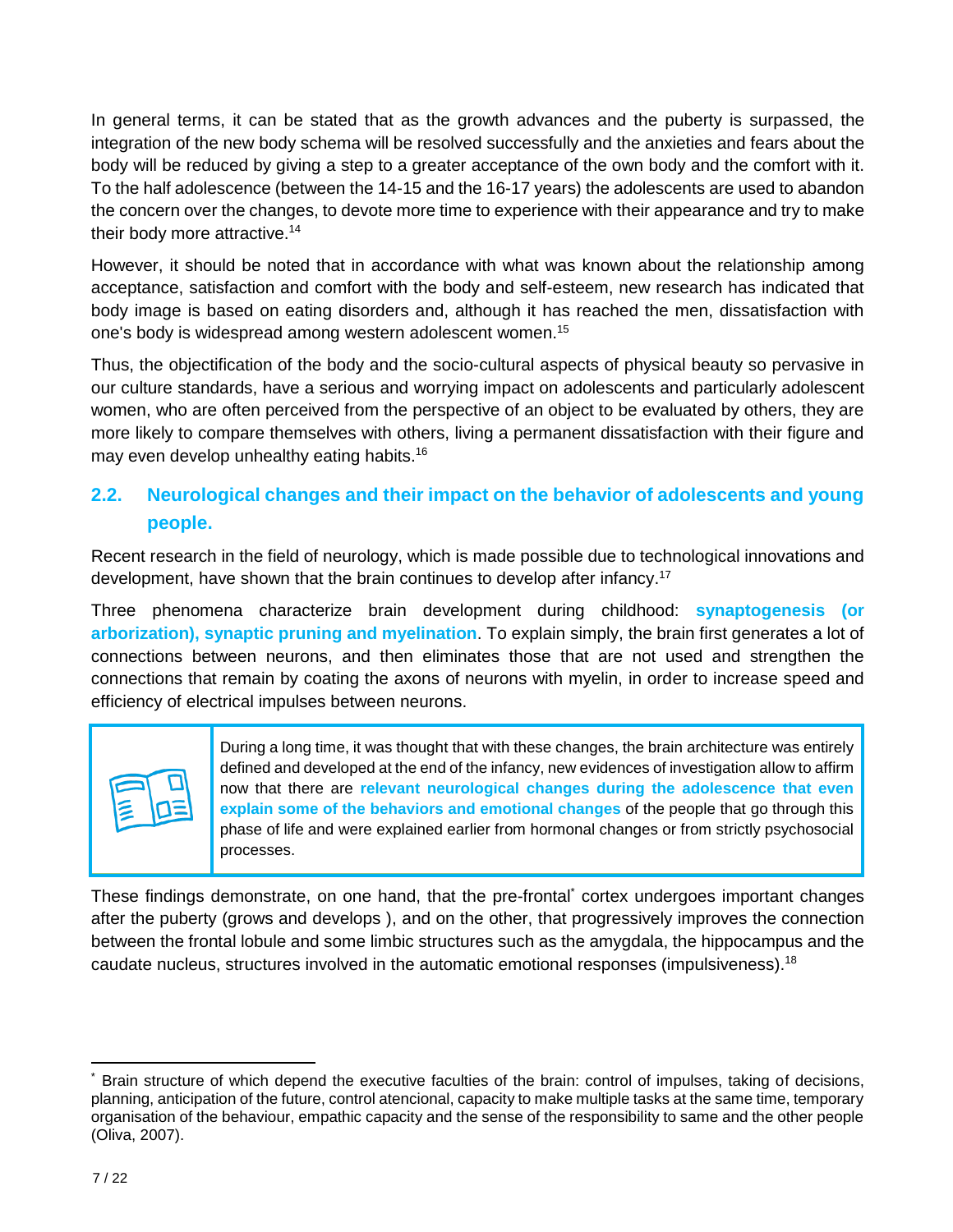Thus, in the adolescence, as the prefrontal cortex develops and improves the connection between it and the brain structures linked to impulsive behavior and emotions, **cerebral executive functions**† **are progressively improved in the self-regulation of the behavior and the emotions, as well as in decision-making processes based on a better assessment of risks and of future consequences.** Current research has also found that there is a significant number of factors that influence the development of these executive functions such as parenting styles, socioeconomic status and cultural contexts<sup>19</sup>.

Along with this transformation that has relevant effect in the reduction of risk behaviors and interpersonal behavior, recent studies have shown that during adolescence important changes are generated in the balance between the mesolimbic system and the cognitive prefrontal circuit. The mesolimbic system is altered due to hormonal changes associated to the puberty while the cognitive prefrontal circuit develops more slowly. **This imbalance causes a motivation in adolescent people to repeat activities that causes them pleasure with difficulty to assess if these activities put them at risk.** 

Balance is accomplished as the adolescence advances, thus it is expected that by the end of the adolescence there will be a lower tendency to engage in behaviors in pursuit of pleasure without the corresponding assessment of risks.<sup>20</sup> In this way, it could be stated that "many of the problems related with certain risk behaviors in adolescence could be related with the late maturation of certain brain functions"<sup>21</sup>.

On the other hand, the development of the prefrontal cortex is precisely what enables the development of cognitive skills. In this way, logical and abstract reasoning skills are developed in adolescents reaching levels observed in adults as of mid-adolescence<sup>22</sup>. Hence, the adolescents leaves the concrete thinking that predominates at the beginning of the adolescence and limits to the things that he/she knows and with which he/she has direct contact, to go deeply **in the field of abstract concepts and the world of ideas, from where he/she can, through more advanced and complex reasoning skills, imagine and think on things and situations that has not been seen or experienced**. 23

These more advanced and complex reasoning skills include, among others, the capacity to comprise the multiple causality of the phenomena, the ability to think in all the possibilities of a situation and that of hypothetical-deductive reasoning. These skills allow the adolescents to increase their capacity to solve problems by exploring, systematically and logically, a wide range of alternativesolutions, as well as of the deduction of its possible consequences.<sup>24</sup>

With the development of the prefrontal cortex and its better connection with the mesolimbic system, as well as with the acquisition of the abstract thinking and the strengthening of more complex and advanced reasoning skills, towards the end of the adolescence is usually reached a more effective decision-making and problem solving process, along with other skills that allow them to face new personal, social, academic and work challenges.

<sup>&</sup>lt;sup>†</sup> The executive functions correspond to complex processes of the brainoperation, between which stand out the self-supervision, the memory of work, organization, planning, the solution of problems and the flexibility of thought (Flores-Lazaro, J.C., Castle-Esteemed, R.And; & Jimenez-Miramonte, N.To; 2014).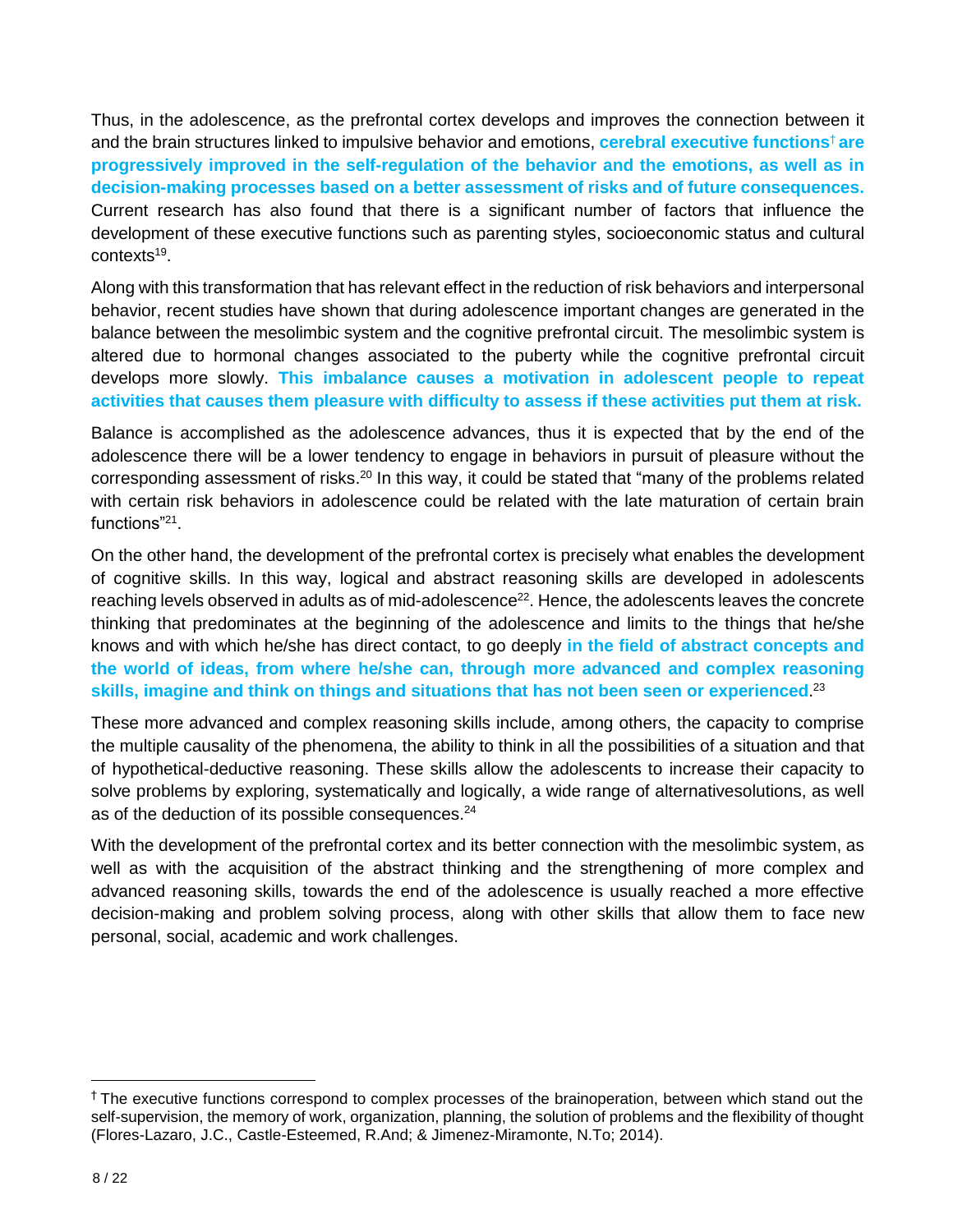# <span id="page-8-0"></span>**3. The psychosocial development: reconstruction of the identity and a new place in the world**

From a perspective of diversities and variability in the development, it should be emphasized that a single psychosocial development scheme can not be applied to every adolescent; so each characteristic, rhythms or scopes of the development in the adolescence in this field, are the result of the interaction between the achievements of the development reached in previous stages of the life cycle, the biological/neurological changes that occur in this stage and the influence of multiple sociocultural determinants.<sup>25</sup><sup>26</sup>

Meanwhile the adolescents get in contact with new contexts and social interactions, they will require new skills and competitions that will be developed and strengthened throughout their psychosocial development process.<sup>27</sup> In fact, during their adolescence, people face, from the development of new ways of thinking, the strengthening of social networks and the task of review and construct identity. <sup>28</sup>

Although identity is an experience and an awareness that has been integrated since the first years of life of people, **it is in adolescence that with greater awareness and greater intensity is reviewed and built a more autonomous identity and less derived from the significant figures that have accompanied child development**. It is for this reason that the adolescence constitutes a stage of key development for the consolidation of the person, their beliefs, life sense, values and personal strengths.

In this way, physical transformations are accompanied by alterations in the psychosocial sphere, among which can mention by relevance: separation and individuation in the search for independence, integration in the peer group (friends or equals) and the development of the identity.<sup>29</sup>

These transformations are taken for granted in the context of a family or care environments, a community and a society to which the person belongs, which means that there are several factors that influence psychosocial development, its characteristics, rhythm, speed and intensity of the processes involved. Among the most relevant factors pointed out in the Psychosocial Theory of Erikson\*\*, can be mentioned<sup>30</sup>:

- The **personal evolutionary period:** each person has their own rhythm and evolutionary period that will depend as much on biological, psychological and social factors.
- **Psychohistorical aspects:** psychosocial development is marked by the historical moment that each person has to live, so for example, is not the same to develop in times of peace that in times of conflicts and wars.
- The **community dimension:** each person builds from what they have found in their community to develop, that is: they part from what is given to them (phenotype, temperament, talent, socioeconomic conditions, vulnerabilities, dynamic, values, opportunities) for decisions-making

Erik Erikson (1902-1994): American psychoanalyst of German origin who made big and recognized contributions to the psychology of the development, when building a Psychosocial Theory that explained the development of the personality as the progressive transformation of operational structures as a whole to a greater internal differentiation, complexity, flexibility and stability. According to his theory, this development passes through eight stages that occur along the life cycle and that are called psychosocial stages and in which it was proposed confronted conflicts between strengths oriented to the development (syntonic) and strengths oriented to the vulnerability and the regression (dystonic).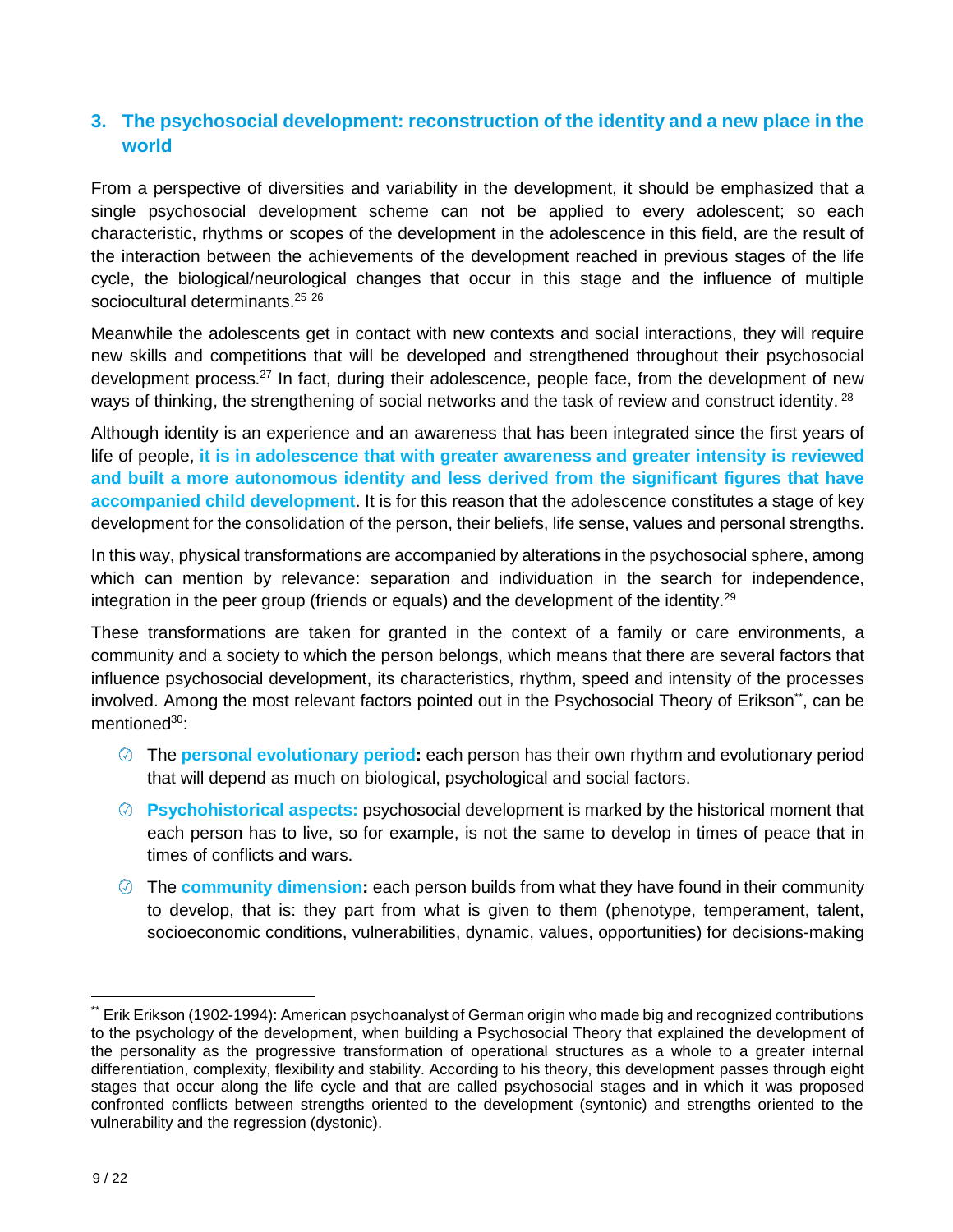or individual choices (option of study, of work, ethical values, friendships, sexual encounters) within cultural and historical guidelines.

- The **personal history:** the different situations that each person has experienced in their development have an influence on the construction of thei identity, for example, stressful situations such as the forced migration during the infancy or the adolescence, the loss of a referent person in life, important economic difficulties, experiences of abuse, exploitation or abandonment, can have a negative influence in the construction of identity.
- The **models received:** all the people are built with the support and reference of parental and family models and later community, institutional and social models. No person is built in isolation.
- The **dynamics of conflict:** in the tension between syntonic strengths (oriented to the development) and the dystonic strengths (oriented to the stagnation), the adolescent presents contradictory feelings, going from exacerbated feelings of vulnerability to great individual perspectives of power and capacity.

Despite the variability that has been pointed out at the beginning of this section, the psychosocial development in the adolescence presents in general common characteristics and a progressive pattern of 3 phases that, following the most generalized tendencies in the literature on development of adolescence, are hereby designated as: early adolescence (from the beginning of pubescence from 10 years to 13-14 years), mid adolescence (from 14-15 to 16-17 years) and the late adolescence (from 17- 18 years and beyond until the psychosocial adjustments that result in psychological and economic autonomy are completed).<sup>31</sup>

Below is presented in Table 2, a synthesis of the most relevant elements within the psychosocial development for each one of these phases, which represents a didactic guide of central aspects of the development that although they are expected in certain moments of the adolescent phase, they must always be evaluated, observed and considered in a flexible way from the singularity and variability that occurs between people due to the particular influences exerted by the factors mentioned above (personal evolutionary period, psychohistorical aspects, the community environment, the personal history, the received models and the conflict dynamics) and their interrelation.

| <b>TABLE 2: PSYCHOSOCIAL CHANGES IN THE ADOLESCENCE</b>                                                                                                               |                                                                                                                           |                                                                                                                    |  |
|-----------------------------------------------------------------------------------------------------------------------------------------------------------------------|---------------------------------------------------------------------------------------------------------------------------|--------------------------------------------------------------------------------------------------------------------|--|
| <b>Early adolescence</b>                                                                                                                                              | Mid adolescence                                                                                                           | Late adolescence                                                                                                   |  |
| - Central worry by the corporal<br>changes.                                                                                                                           | - The central fact is the distancing from<br>the family and the approach to the peer                                      | - Their identity and autonomy are<br>consolidated if the possibilities for this                                    |  |
| - Emotional lability: fast and wide<br>fluctuations of the mood and behavior,                                                                                         | group that constitute a powerful<br>influence in their development.                                                       | have existed (including the presence of<br>a family, a safe and protective care                                    |  |
| a tendency to magnify the personal<br>situation, lack of impulses control, need                                                                                       | - Deep reorientation in interpersonal<br>relationships.                                                                   | environment and a group of supportive<br>peers).                                                                   |  |
| of immediate gratification and privacy.<br>- Attention and worries focused in their                                                                                   | - Intense involvement of adolescents in<br>the peer subculture: adoption of dress<br>codes, behavior, codes and values of | - Self-image is usually not defined by<br>pairs anymore, but depends on the                                        |  |
| own behavior, visions, needs and<br>interests.                                                                                                                        |                                                                                                                           | adolescent.<br>- Interests are more stable and exists                                                              |  |
| - Development of the "imaginary"<br>audience" and the "personal fable",                                                                                               | the group.<br>- The sense of individuality continues to<br>increase, although the self-image                              | greater awareness of personal limits<br>and limitations.                                                           |  |
| which are based<br>in the<br>belief,<br>consideration or need of being the<br>center of attention of others, especially                                               | continues to significantly depend on the<br>opinion of third parties.                                                     | - Greater aptitude for independent<br>decision-making, for the establishment<br>of limits and the future planning. |  |
| their pairs, those who are focus in their<br>appearance and behavior and who are<br>critics or admirers for being a unique<br>person (thoughts, feelings,<br>beliefs. | - Their increasing reasoning skills<br>about their own person and others<br>leads them to be very critical of their       | - Greater integration of personality and<br>greater<br>tranquility<br>therefore<br>and<br>emotional stability.     |  |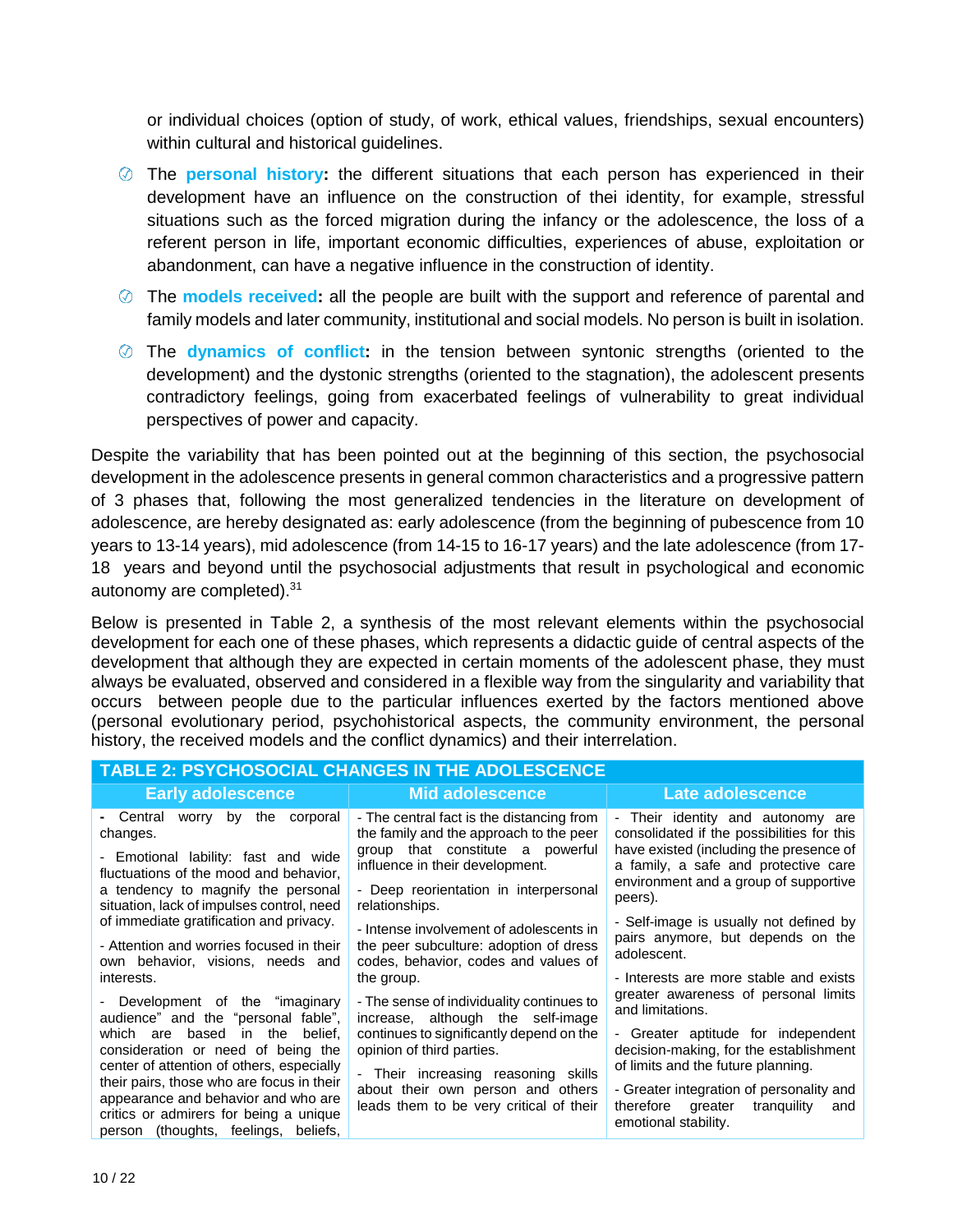ideal and experiences are unique and special, and the other people no always are able to understand them). This phenomenon increases and feeds by the logic established by the social networks and new communicational references.

- Increase of demands and academic expectations.

- Start the separation- individualization process by moving attention, interests and activities out of the family.

- Increase of desire for independence and decrease the interest in family activities.

- In moral development, there is a greater concern to satisfy social expectations and conventions and strongly wishes to mantain, support and justify the existing social order.

parental and of authority figures, as well as with the society in general.

- Social expectations referred to their academic achievements and preparation for the future.

- In moral development, they generally adapt professively to the rules and social conventions that they consider fair, logical and coherent (as most adults also do), but not before going through a period in which they do not accept the norm if they do not find or satisfy the reason of it, its foundation and its justification, which is often interpreted as rebellion against the authority.

- Greater willingness and orientation to the assumption of commitments and tasks of adulthood if their development has evolved satisfactorily, otherwise there may be problems with the increasing independence and responsibilities of the young adulthood, such as depression or other emotional disorders.

- Greater interest in the development of plans for the future, the exploration of possible directions of vocation, life, worldview and love, supported by their interests, capacities and opportunities.

- Greater development of their agency capacity to give direction to future trajectories and possible strategies to face the uncertainty.

- Their moral development approaches them to autonomous and universal principles that transcend even the existent laws.

Source: own Preparation from: Gaetea, V. (2015) and Churches, D. (2013).

It is important to point out that, although usually the neurological changes, the processes of cognitive and moral development, along with the needs and attempts of separation-individuation are usually perceived by the adult and institutional world like negative and reproachables characteristics of the adolescents, these **changes and processes are not only necessary for the processes of identity building and strengthening of autonomy, but they are expected in function of the development of skills and resources that allow them to consolidate their identity and their postion in the face of the challenges that the environment and the adulthood establishes.**

Thus, theserespected and adequately accompanied processes in safe and protective care and development environments will enable the expected evolutionary achievements.

# <span id="page-10-0"></span>**3.1 The identity**

It can be affirmed that, such as multiple studious and researchers of the development in the adolescence have done, that the challenge, milestone or target more important of this phase of the vital cycle is the development or construction of the identity.

| <b>Identity</b> | It is the coherent conception of the I formed by goals, values and beliefs, which to criteria of            |
|-----------------|-------------------------------------------------------------------------------------------------------------|
|                 | Erikson was solved in the resolution of the adolescent phase with the adoption of values, the               |
|                 | development of the satisfactory sexual identity (election of couple) and the election of a                  |
|                 | vocation and occupation <sup>32</sup> . It is the internal experience of same selfness, to be yourself in a |
|                 | coherent and continuous way in spite of the internal and external changes <sup>33</sup> .                   |

The identity answers to the question: who am I? and from this answer each person represents themselves, new dimensions of being and the environment are explored, problems are solved, decisions are made, important aspects of life are recreated and constructed a sense of orientation towards the future.

**Every adolescent needs to know who is as an individual and autonomous being, transcending the identity derived from the family or the adults of their environment, integrating the partial**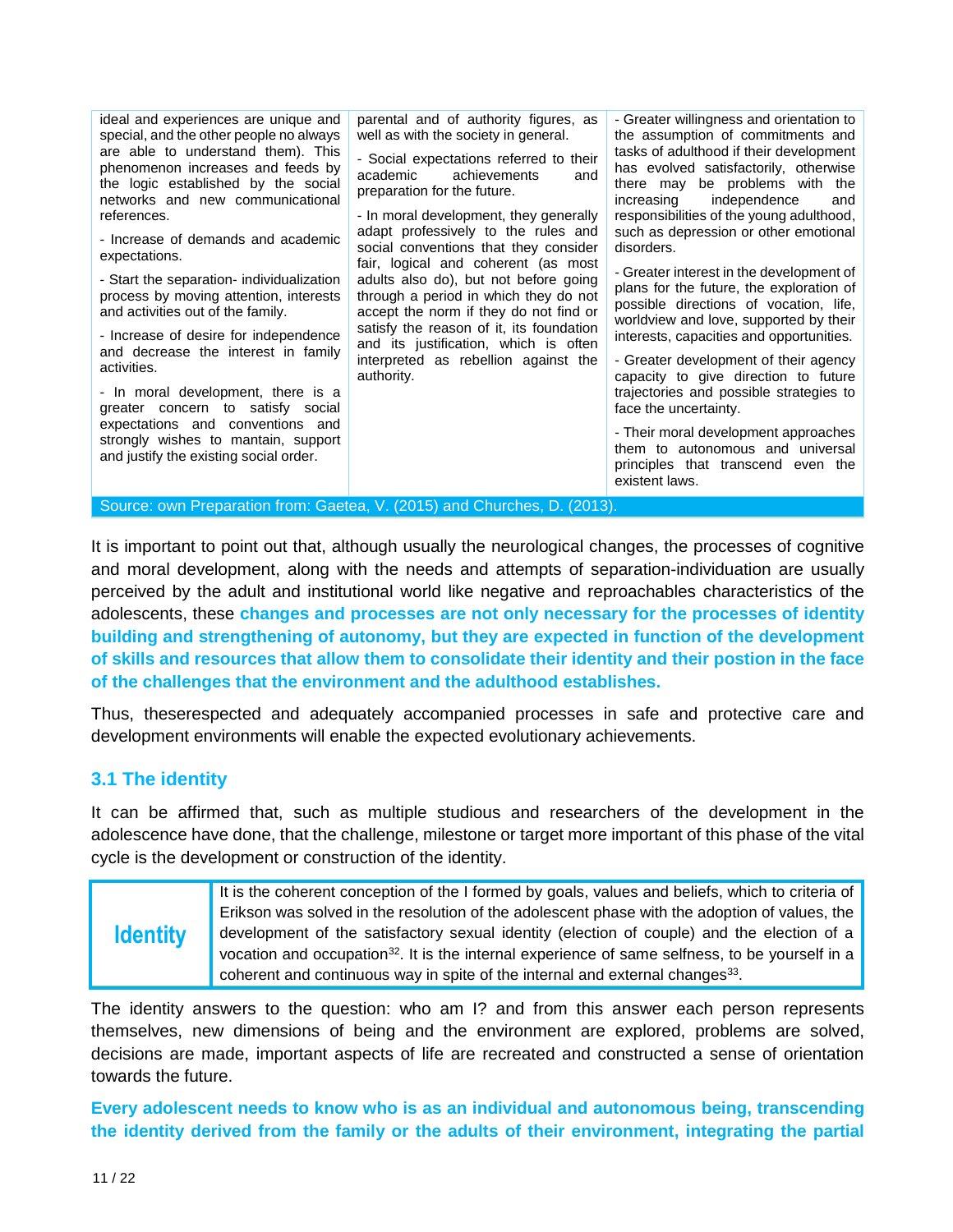# **identifications that they have appropiated from the models and references with which they have grown.**

To accomplish this development, the adolescents need to separate a bit from their affective figures to develop a greater intimacy, which not only generates a subjective tension between their needs of independence and dependency, but conflicts that achieve it apogee in the mid adolescence may arise, to be reduce as it achieves greater integration, greater independence and maturity in late adolescence, wich can "return" even to the values and closeness to their family without feeling that their independence and individuality are threatened.<sup>34</sup>

In this process, the integration to the group of friends is essential to leave the family group to the broader social environment, in fact, it is for the group of pairs that the adolescent person momentarily displaces the attachment they felt for their affective referents within the family and different ways of being, thinking and relating are being proved, which validate the feeling of personal identity. Relationships with peers are intense and emotional, which increases as the conflict increases with parental figures, significant affective figures or adult referents. In this way, the peer group provides the conditions for the adolescent to establish even deeper emotional bonds of friendship or of a couple, which expands the possibilities of experiencing new emotions and developing the capacity to consider feelings of other people and caring for them.

At the beginning of adolescence, these groups tend to be unisexual groups and later the relationships between both sexes are integrated into them. **The peer group is constituted by affinity and generally establishes common signs of identity, speech and dress code, among others. In the peer group, it is possible to identify with others, the development of belonging and mutual support, solidarity and cooperation, security and the exploration of tastes, experiences, social skills, behaviors, among others.**

Based on Erikson's theory, James Marcia\*\*\* proposes that according to the presence or absence of **exploration** (conscious decision-making) and **commitment** (personal investment in occupation or belief system) adolescents can be in 4 different states of identity development, which are:

- **1. Exclusion:** there is no exploration, there are no crises and there is a high commitment to the values and definitions imposed by the parental figures and the family without any questioning.
- **2. Moratorium:** there is a high level of exploration without any commitment to beliefs, values, people or vocations.
- **3. Diffusion of identity:** there is a scarce exploration, but at the same time a low commitment to beliefs, values, people or vocations.
- **4. Identity achievement**: exploration of beliefs, values, people or vocations that leads to a commitment.

Research has shown that those adolescents, who are in a state of moratorium or in the achievement of identity, show a more favorable development, are more cooperative, more self-directed and more effective in solving problems. On the other hand, those adolescents who are in the state of diffusion of identity, show a less favorable development and predictor of future psychological problems, have less self-esteem and less self-control, in addition their development is related to greater anxiety, apathy and disconnection with the parent figures.<sup>35</sup>

The development of identity is fundamental because it allows the adolescents to continue developing with the security of "having found themselves" and thus establish healthy intimate relationships with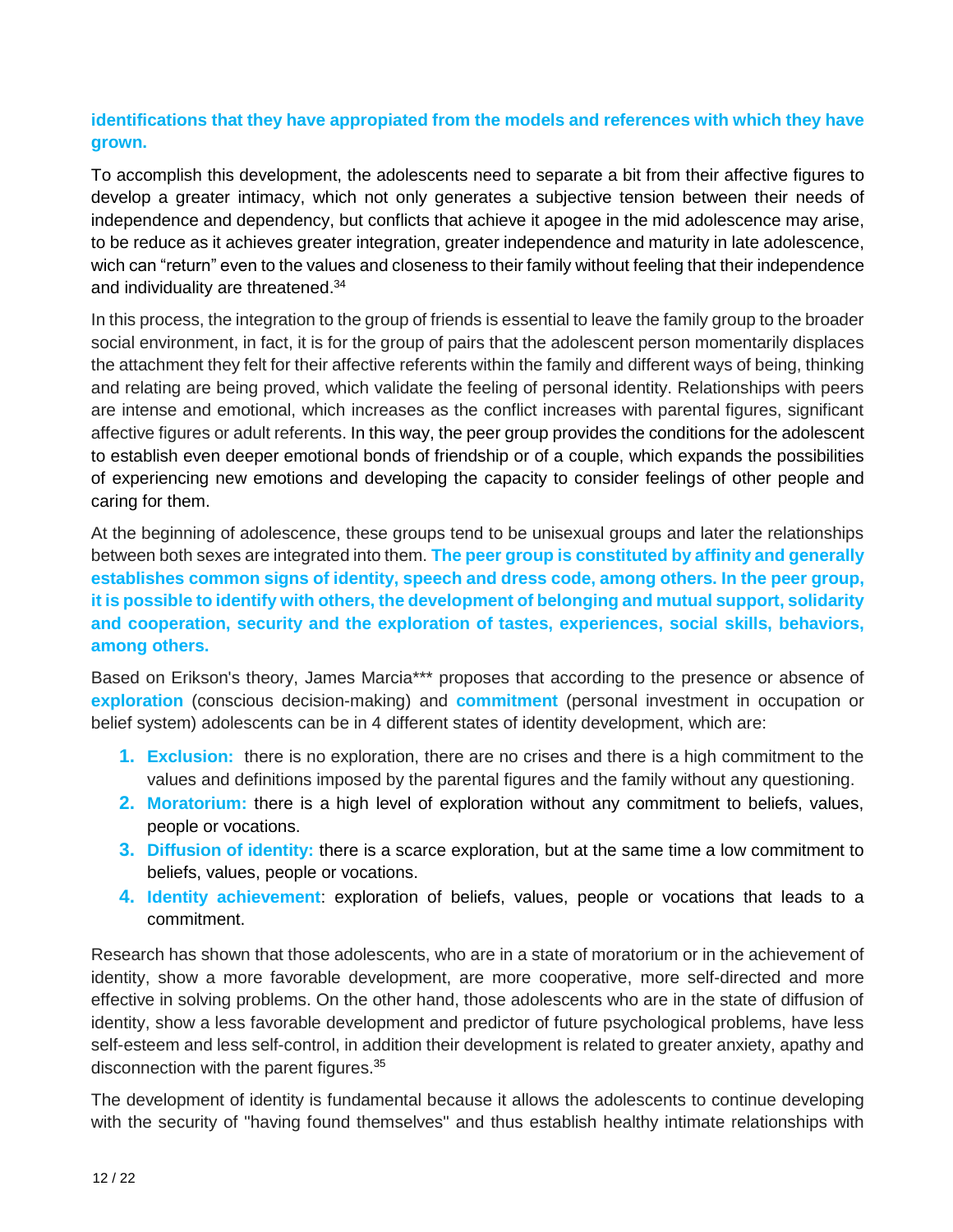other people. This achievement, like others, will depend, largely, on the successful completion and resolution of the previous stages of the life cycle, in the same way that the successful achievement of identity in the adolescent will have a positive influence on the development of the person after the adolescent phase. 36

# <span id="page-12-0"></span>**3.2 Construction of the identity: the relation with the affective bonds and care environments**

Although it has been explained that, in the search, revision and development of the identity, the separation and independence of the family nucleus and of the significant figures constitutes a necessary task for the adolescent, even though this task implies sometimes ambivalent and contradictory feelings, in a more integrative vision of identity development in adolescence, it is necessary to understand that the quality of the relationship with significant figures is key to psychosocial development.

The development of identity in adolescence is not created in a vacuum, not start from zero, but part of an identity derived from family or care environments and part of a bonding and affective history. In this sense, there is ample evidence that highlights the significant role played by the family or the care environments that replace it in personal adaptation and welfare protection during adolescence.<sup>37</sup>

Thus, for example, the **self-concept** (construct that positively influences the psychological adjustment and development of identity) and the representations of the "self" that the adolescent possesses are related to the image that the adults have returned from the environments where people have developed since childhood and significant figures (family or institutional) during their evolutionary history.

The relevance of this self-perception is such that research shows that a positive selfperception and high self-esteem in adolescents constitute **protective qualities against exposure to risk** and, on the contrary, a negative self-perception represents a risk for adolescent development.<sup>38</sup> <sup>39</sup>

Likewise, the characteristics of the people who have constituted the models and emotional and behavioral referents of the linking environment (family, care environment or educational institutions), as well as the quality of the existing relationships between them, play an important role in the development of the identity of adolescents, in the representations of human relationships and in the perception about the availability of other people based on their support and protection.

**The processes of socialization, learning and appropriation (internalization) of models of thought, relationship and behavior, values, norms and principles in the family, in care settings and in educational institutions, have a direct influence on personal and social development of adolescents, in their behavior and in the process of developing their identity.**<sup>40</sup> <sup>41</sup>

The family or the alternative of care are the spaces of bonding interactions where people learn and develop (or not) the capacities to relate to the world and with others, to get involved in other areas of the community, to live inclusion or exclusion social, intimacy, proximity, trust, among others. Thus, the relationship between the formation of identity and the bonds of attachment and affection is, therefore, a central aspect in the understanding of the development of the person and their identity in adolescence.

Similarly, parenting patterns, interaction styles, ways of disciplining and providing affection that adults have in the family or adolescent care settings are patterns and models that favor or hinder the development of emotional skills in adolescents and guide the development of their identity.<sup>42 43</sup>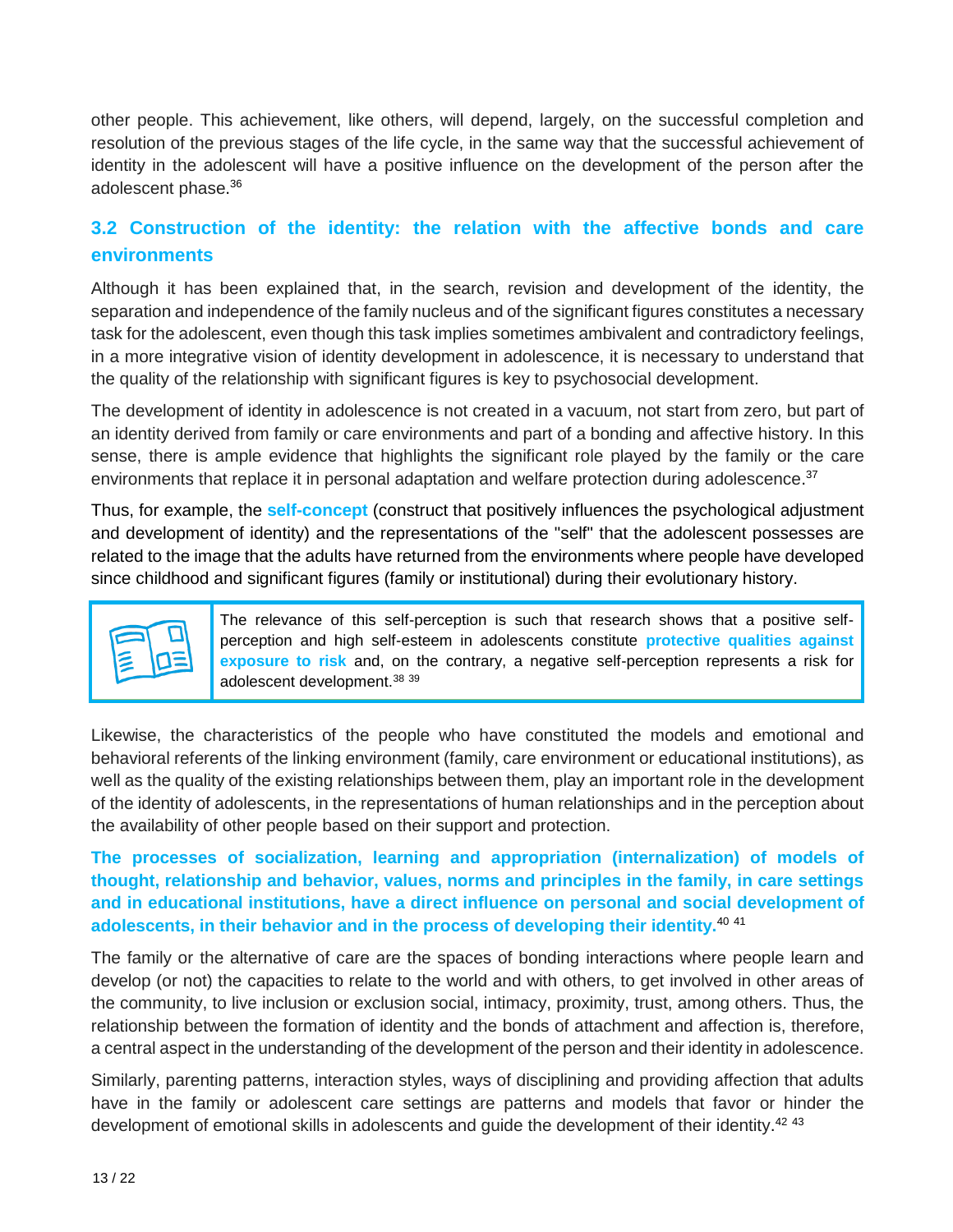Multiple studies have indicated that a family environment characterized by frequent conflicts and poor levels of communication, affection and support among its members, represents a significant risk factor for psychological and behavioral imbalance in adolescents. In this sense, the experience of attachment in the history of the adolescent, as a bicultural, affective and relational experience, establishes the bases for the development of identity.

In this way, adolescents who have had a secure attachment experience have a base and a relational style that favors emotional growth and the quality of relationships with other people, characterized by commitment, proximity, exploration and differentiation (autonomy).<sup>44 45 46</sup>

> There is additional evidence that indicates that the subjective perception that the adolescent has regarding the **support provided by the family** (and even other individuals in the environment), is significantly associated with positive and prosocial development in adolescence, as well as their resilience. <sup>47</sup>

> Even some studies indicate that it is fundamental in the development of the adolescent, the support and the warmth coming from other members of the family group, which includes **the timeshare, the clarification of roles, rules and spaces, as well as the promotion of the respect, love, understanding, compassion and acceptance**. 48

# <span id="page-13-0"></span>**4. Integral and emotional development of adolescents and young people in contexts of violation of rights**

As indicated repeatedly, the development of adolescents is completely influenced by the family, community, social, cultural and economic context in which it is developed. In these contexts, there may be several factors that increase the vulnerability of adolescents.

Several factors can make adolescents more vulnerable to the possibility of suffering psychological problems, emotional maladjustment and psychosocial adaptation. Mention may be made principally of individuals such as psychological characteristics, gender and age; family members such as family history of mental disorders, use/abuse of alcohol and other drugs, violence, loss and separation; and socio-cultural factors such as poverty and contexts of violence, among others.<sup>49</sup>

In this way, contexts of vulnerability or situations of violation of rights represent a particular challenge for those who develop in them or for those who accompany or support the development of children and adolescents who live in these contexts or who are victims of situations that violate their rights.

Thus, for example, adolescents who have developed from their childhood in contexts of life outside the family, or in institutional contexts and who have even experienced situations of violence and abandonment, are more likely to have effects on their emotional development and integral from the particularities and vulnerabilities that could have experienced in the different environments of interaction, such as: problematic family relationships, negligence and physical, sexual and emotional abuse, depression and suicidal ideations, use of alcohol and other drugs and difficulties in the school environment. All these situations could generate, in the adolescent population exposed to them, high indicators of emotional and behavioral problems, as well as a high prevalence of stressful and depressive events. 50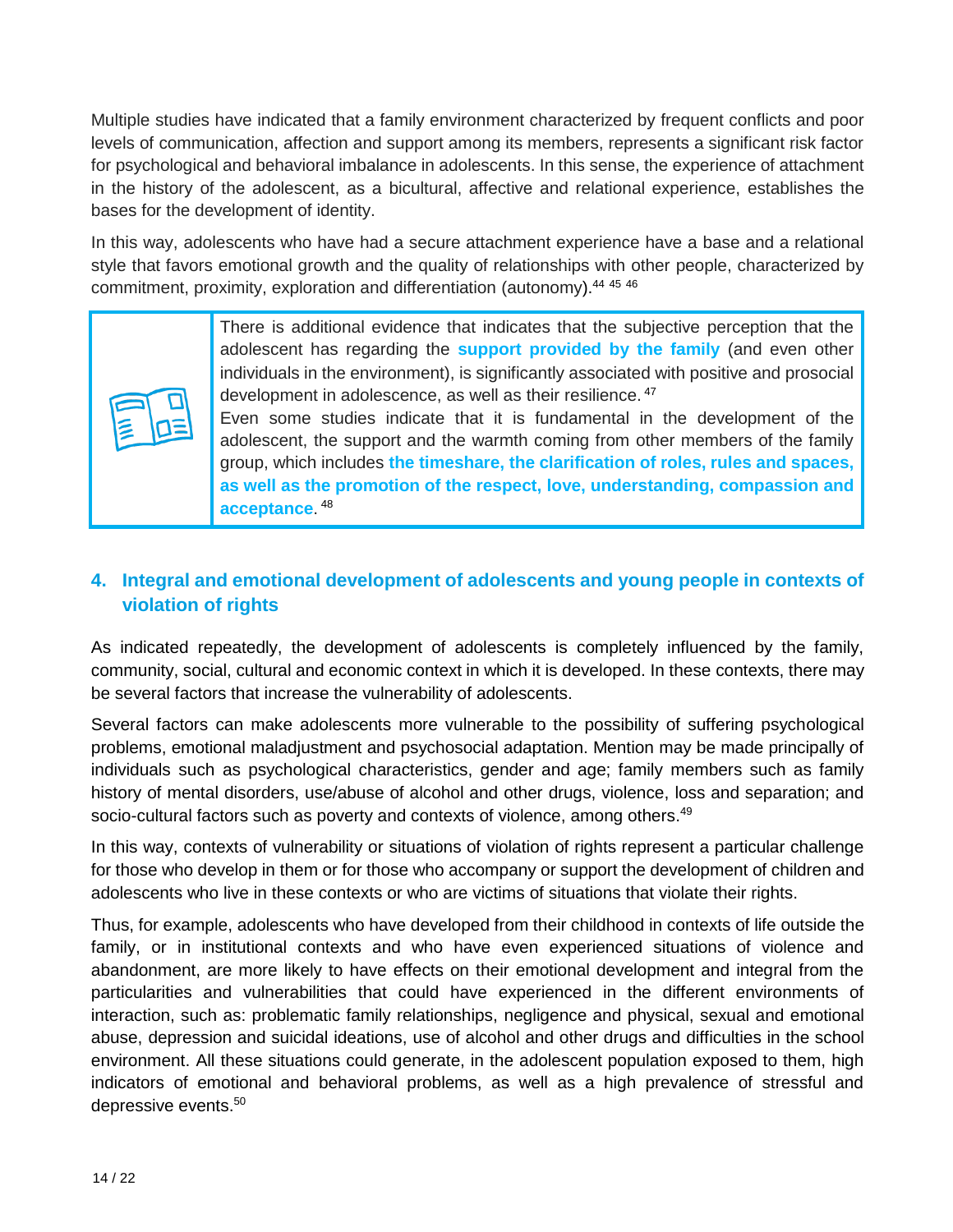This situation should be considered as a probability and not as a direct causality. In this sense, knowing the likely risks in affecting emotional development that could exist with exposure to violent, neglectful, disaffected, rigid scenarios, among other characteristics, **it is necessary to ensure safe, protective and stimulating environments of development through the planned and conscious work of an affective accompaniment and protection of people throughout their development, both in the childhood phase as well as in adolescence and youth.**



Similarly, various studies have shown a clear relationship between the conditions of exclusion, limitation, risks and violation of rights that affect families living in poverty or discrimination because they belong, for example, to a minority ethnic group and the development of the **same secure or insecure attachment**, which in turn affects the development of autonomy, independence and therefore identity. <sup>51</sup>

The results of these studies suggest that these deprived, limiting and highly vulnerable conditions in turn represent challenges and difficulties for the establishment of a secure attachment that promotes independence and autonomy. For example, in these contexts of high risk and violation of rights, sometimes the parental figures tend to promote more obedience and conformism with authority and less independence and autonomy as a protection strategy and a way to reduce the possibilities that the adolescent becomes involved or engages in risky behaviors (such as vandalism or criminal behavior).

However, it should be noted that these results and what they suggest, does not necessarily mean that adolescents who have developed in adverse conditions, violation of rights and vulnerability, will automatically develop relational difficulties, autonomy, independence and identity, based on in an insecure attachment style, **but these contexts represent a greater challenge to the healthy development of basic trust, secure attachment, self-esteem and identity.**

Additionally, studies with adolescents in different contexts of vulnerability, aimed at identifying indicators of internalized psychological problems (such as anxiety and depression) or outsourced (hyperactivity, aggressive and antisocial behavior) that can cause interaction difficulties between the adolescents and the people around them have shown normal and limit results for psychological problems, which suggests that the interactions that they develop with these populations in the closest ecological environments (such as family, care settings, school , social programmes and the street) are those that determine, positively or negatively, its evolution.<sup>52</sup>

In line with this, positive psychology proposes, in a manner contrary to the model focused on risk and deficit, **a positive model based on the strengths of people, which considers that every adolescent has the potential and the capacity to develop in a balanced and successful way, as long as it has the social support that allow them to overcome adversity**, within which family support plays a relevant role, although also peers and other auxiliary adult figures have a significant participation.<sup>53</sup>

Consequently, adult, parental, family or even institutional accompaniment is key to compensating situations of vulnerability and violation of rights, in such a way that the impact of these situations on emotional and integral development is reduced. Even in situations of institutionalization, many adolescents in different studies have positively referred to the staff as fundamental figures of interaction and as substitutes for parental and family duties such as care, help, protection, as well as setting limits and the establishment of the discipline, which suggests the possibility that, in environments of stable interaction and even in contexts of alternative care, reliable and reliable relationships can be provided that have a positive impact on the integral and emotional development of adolescents.<sup>54</sup>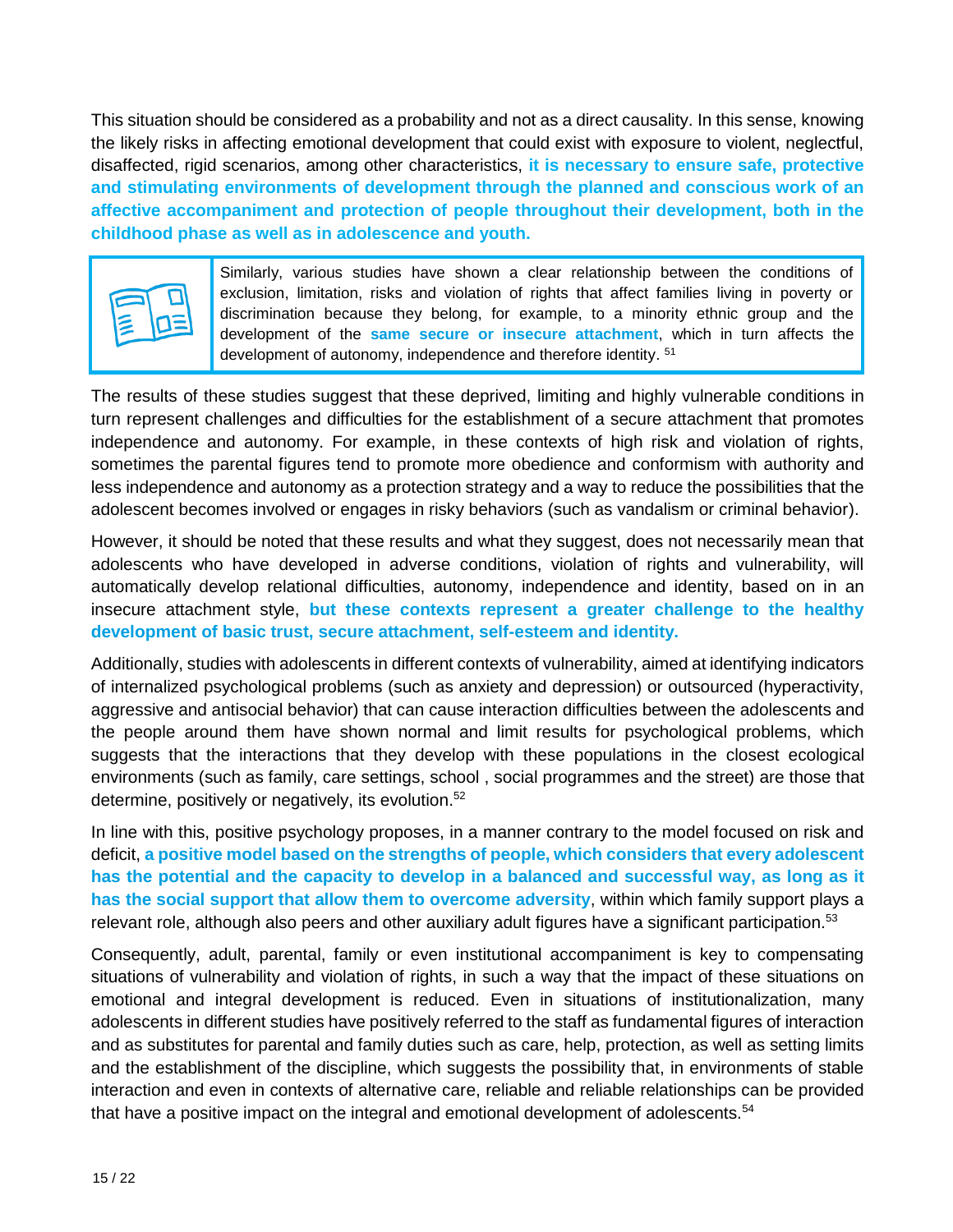In this sense, **a delicate balance must be established between protection and the promotion of independence and autonomy, which in turn will lead to the achievement of a positive, healthy and prosocial identity, among other attributes of the personality**.

Therefore, it is convenient to propose resilience as a concept that has been gaining ground in the social sciences that address human development and particularly positive development:

**Resilience** A set of **qualities, abilities and skills that allows the appropriate coping** of the evolutionary tasks of a certain stage of the life course **despite exposure to adversity conditions/situations** and therefore a successful adaptation. 55

Among the factors that predict greater resilience are: a positive self-concept or high self-esteem and perceived social support, in which, as already mentioned, the support of the family and prosocial contact with peers and adult mentors (auxiliary figures) play a determining role. It has also been noted that the construction of spaces for participation and empowerment of adolescents fosters resilience, precisely because it allows adolescents to build their own strategies to cope with adversity, with the advice and guidance of adults, those who do not protect in a rigid way, inhibiting exploration, autonomy and independence, tasks necessary for the optimal development of identity. 56

There are also studies that show that the human cognitive system plays a fundamental role in the regulation of people's emotional reactions to different experiences, particularly in the face of adverse experiences. This is how the mechanisms of cognitive regulation allow human beings to mitigate the impact of stressful situations and maintain the ability to respond to them. In fact, these resilience mechanisms are the ones that fail in people with depression.<sup>57</sup>

# <span id="page-15-0"></span>**5. SOS Considerations for the work of SOS Children's Villages**

SOS Children's Villages LAAM maintains a strong commitment to guarantee the exercise of the rights of adolescents and young people who have lost parental care or are at risk of losing it, while at the same time making visible the responsibility of orientating our efforts and actions with quality towards the promotion of the integral development and well-being of these populations.

In this way, at the regional level, a collaborative construction strategy has been proposed between the LAAM Regional Office, the Member Associations and adolescents and young people participating in the SOS Programmes, designed with the objective of promoting the discussion and analysis of the reality, the theory and concepts related to Youth Development and jointly build a regional practicalorientation proposal that guides interventions, strategies, plans, projects and actions aimed at adolescents and young people, for which the following guidelines and considerations are proposed:

#### **Accompany the physiological development of adolescents and young people from an empathic understanding and a positive-affective approach of the characteristic changes of puberty and pubescence.**

To achieve this premise, the following considerations are suggested:

- $\oslash$  Design and execute psycho-educational activities and processes with collaborators and families of origin, that allow the understanding and positive visibility of changes during adolescence, emphasizing physical development, self-perception and sexuality.
- $\oslash$  Implement a training curriculum for people in charge of direct care, covering the physiological development of children, adolescents and young people, their biological changes and the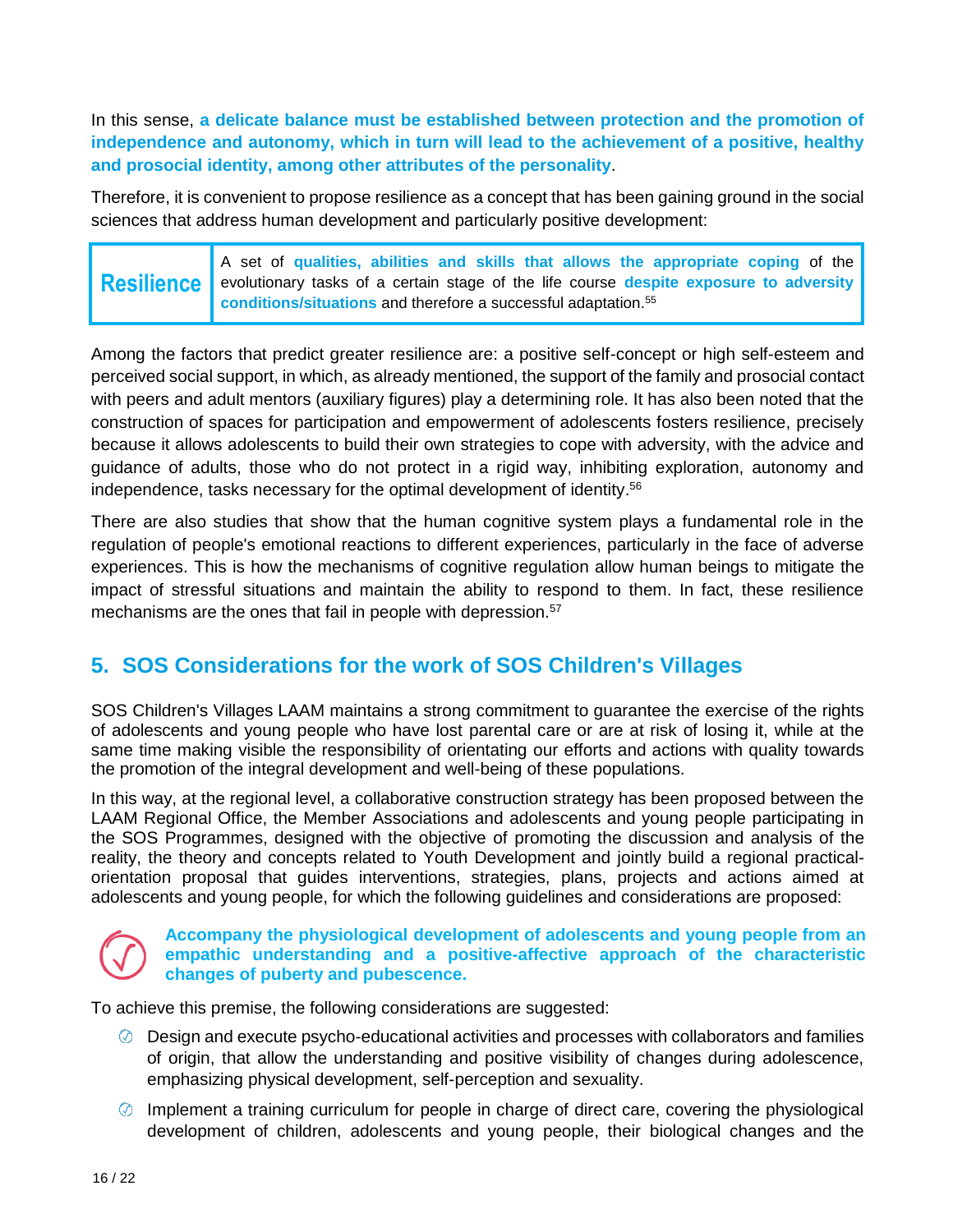possible affective and behavioral repercussions from scientific information and the Rights Approach.

- $\oslash$  Develop the skills and provide the tools to collaborators, and families of origin that ensure the affective and positive accompaniment of the physical changes during the adolescence and his possible challenges.
- $\oslash$  Ensure organizational responses to the physiological needs that represent the characteristic changes of the adolescence, such like changes in the nutrition and sanitary assistance.

### **Inform, educate and empower adolescents about the physiological and affective changes characteristic of puberty and pubescence**

To achieve this premise, the following considerations are suggested:

- $\oslash$  Recognize adolescence as a transcendental stage of human development, demystifying and visibilising positively the characteristic changes of puberty and pubescence.
- Design and execute activities and processes, co-led by adolescents and young people and using ICT tools, on topics related to puberty, such as changes in adolescence, physical development, affective development, sexuality, self-perception, body self-esteem, etc.
- $\oslash$  Develop playful-experiential processes with adolescents that allow them to understand and positively recognize the physical and affective changes they undergo.
- Generate spaces of trust in the Programmes, in families and communities, whether between peers and/or intergenerational, that can facilitate understanding, empathy and the close and positive accompaniment of the characteristic changes of adolescence.

### **Develop the capacity of affective bonding of adolescents and young people as part of the empowerment of their emotional development.**

To reach this premise, the following considerations are suggested:

- $\oslash$  Facilitate strategies and processes aimed at emotional development through the enhancement of recognition and management of emotions, empathy, and motivation, among others.
- $\oslash$  Develop strategies and processes aimed at the emotional recovery of children, adolescents and youth, which contemplate elements such as the mourning management, psychological and socio-emotional accompaniment, the development of their life history, the development of skills for resilience, etc.
- $\oslash$  Involve affective referents of adolescents and young people in their emotional recovery process, so that they attend and empathize with their particular needs and development expectations.



#### **Enhance adaptive skills and resilience resources of adolescents and young people, allowing them to adequately deal with changes and daily or extraordinary situations.**

To reach this premise, the following considerations are suggested:

- Permanently promote the bond and support between affective referents and adolescents and young people, as a basis for the development of resilience.
- $\oslash$  Generate activities and processes, such as psycho-educational workshops and training sessions on resilience and the development of adaptive skills aimed at collaborators and families of origin.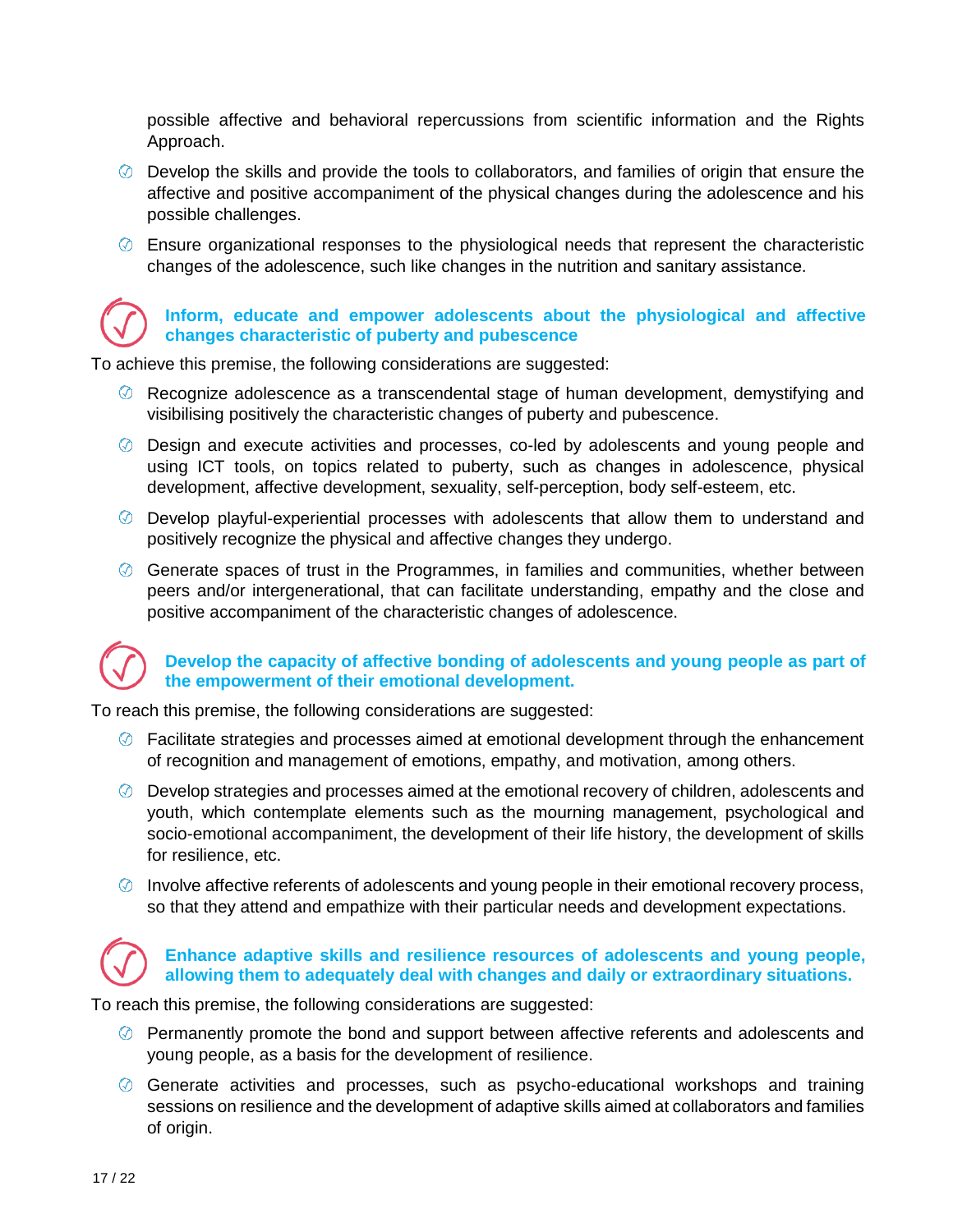Develop playful-recreational and integrative activities that favor adolescents and young people's empowerment, decision-making, conflict resolution, motivation to life and better adaptation to the changes and situations they face on a daily basis.



#### **Ensure personalized emotional support to adolescents and young people, which promotes the expression of emotions, opinions and decisions with greater openness, in an environment of trust, validation and active listening.**

To reach this premise, the following considerations are suggested:

- $\oslash$  Incorporate a model of work with adolescents and young people that is positive and based on strengths, recognizing the potential and capabilities of young people to promote their own development.
- Generate a support network for adolescents and young people, through affective bonding between peers, with former participants, with organizational references, family references (family of origin) and community referents, which allows them to feel accompanied and supported, promoting protection and security in their respective environments.
- Strengthen the affective, safe and respectful bonds between affective referents and young people, in order to promote self-confidence, self-esteem and security in the interpersonal relationships that they establish progressively.
- $\oslash$  Implement strategies and activities in care environments and families of origin that promote the recognition of emotions and behaviors linked to relational and family coexistence (when possible), in order to strengthen these environments.
- $\oslash$  Implement mechanisms and conditions that ensure the permanence and stability of the affective and safe link between affective referents (care environments, families of origin, community, etc.) and adolescents and young people, in order to guarantee emotional support and follow-up of development, after the independence of young people.

## **Strengthen construction of personal identity of adolescents and young people through the promotion of their individuation processes.**

To reach this premise, the following considerations are suggested:

- Generate ludic-experiential spaces that allow orienting and accompanying adolescents and young people in the process of self-knowledge and the visualization of their abilities, interests, meanings and life projects.
- Strategically promote the potentialities, interests, needs and particular development expectations of each adolescent and young person in the Individual Development Plans (IDP) and Life Projects (LP).
- $\heartsuit$  Facilitate the process of individuation and progressive autonomy of each adolescent and young person, by recognizing and validating the right of young people to carry out activities and processes outside the care environment or the family of origin.



#### **Strengthen the construction of personal identity of adolescents and young people through the recognition of their life history and the re-bonding with their family and community of origin.**

To reach this premise, the following considerations are suggested: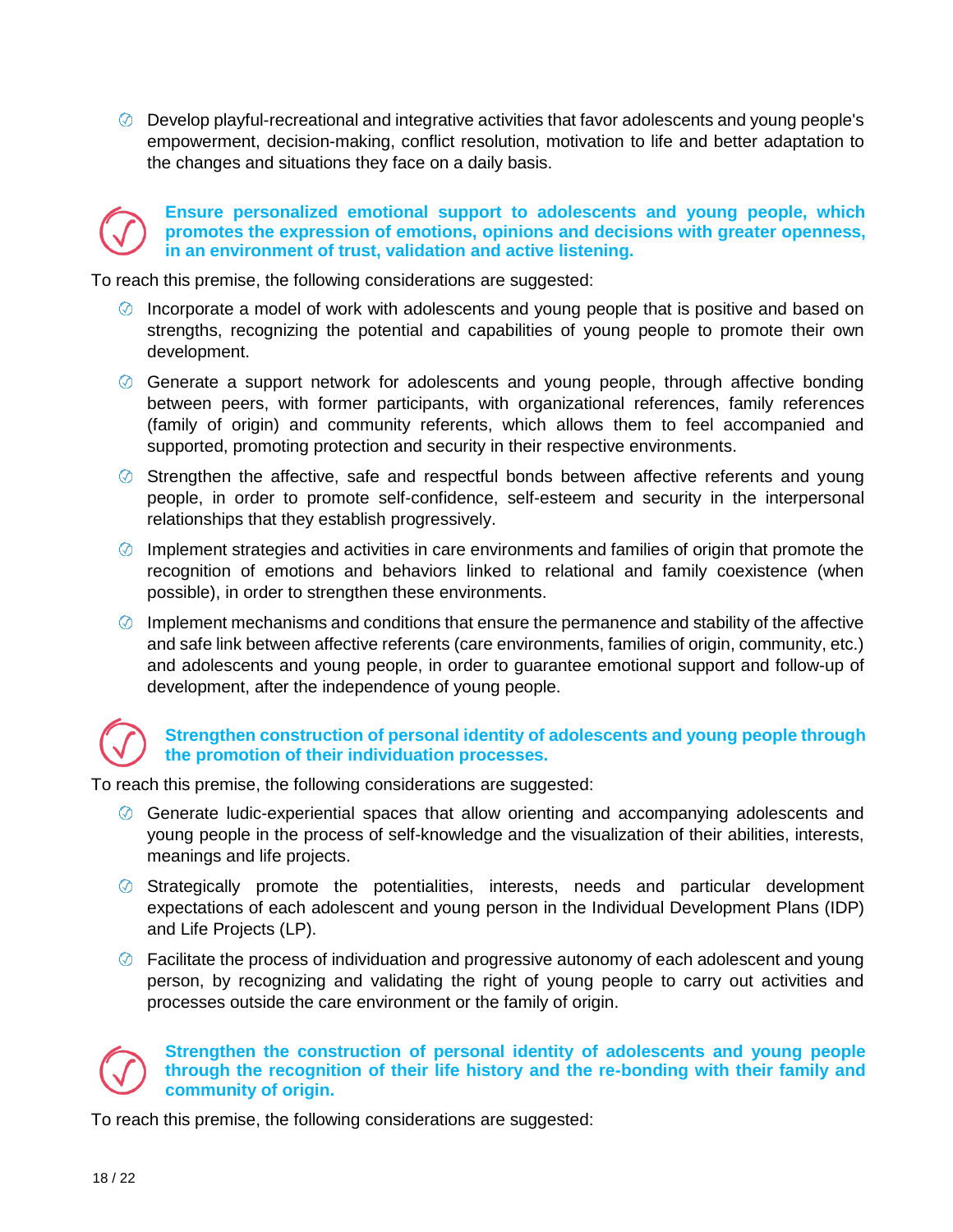- Guarantee reflective processes and activities with adolescents and young people, which favor the recognition and affective exploration of their own personal and family history, highlighting especially in alternative care the importance of working the separation reasons of the child or adolescent from the first moment they enter the care alternative.
- Generate progressive work strategies on the construction of life stories and promotion of adequate processes of re-bonding of adolescents in alternative care with their families and communities of origin, which guarantee their sense of belonging and emotional stability.
- $\oslash$  Develop activities that promote affectionate and close bonding of adolescents and young people in alternative care with their families and communities of origin, such as meetings, coexistence, holiday visits, etc., always considering the measures of protection and their best interests.

#### **Strengthen social skills, life skills and safe and healthy relationships of adolescents and young people, for the promotion of their psychosocial development.**

To reach this premise, the following considerations are suggested:

- $\oslash$  Search opportunities for adolescent and youth participation in different development contexts (academic, recreational, political, etc.) according to the particularities of each adolescent and young person.
- $\oslash$  Build, from an intergenerational and inclusive way, opportunities for participation within and outside of the Programmes, promoting community integration and living experiences that allow adolescents and young people to develop social and life skills.
- $\oslash$  Manage and facilitate workshops, discussions, recreational, playful and integrative activities on aspects that favor socialization such as teamwork, affective recovery, life skills development, self-esteem, conflict management, social skills, etc.
- $\oslash$  Develop the sports, artistic and cultural abilities of young people, through their involvement in activities, courses, workshops and practices in these areas according to their interests, both internally and externally to the organization.
- $\oslash$  Strengthen skills, management and secure relationships of young people through the ICT, so that their digital citizenship is enhanced.

### **Potentiate the skills development in collaborators and families of origin to enhance the psychosocial development of adolescents and young people.**

To reach this premise, the following considerations are suggested:

- Design and execute activities and training processes with collaborators and families of origin that allow the understanding of the psychosocial development of young people, as well as the demystification and positive visibility of the processes, behaviors and phenomena associated with this development.
- Develop skills in collaborators and families of origin around the resolution of conflicts, pedagogical mediation and positive parenting, which allows them to generate spaces for active listening and accompany the psychosocial changes associated with adolescence.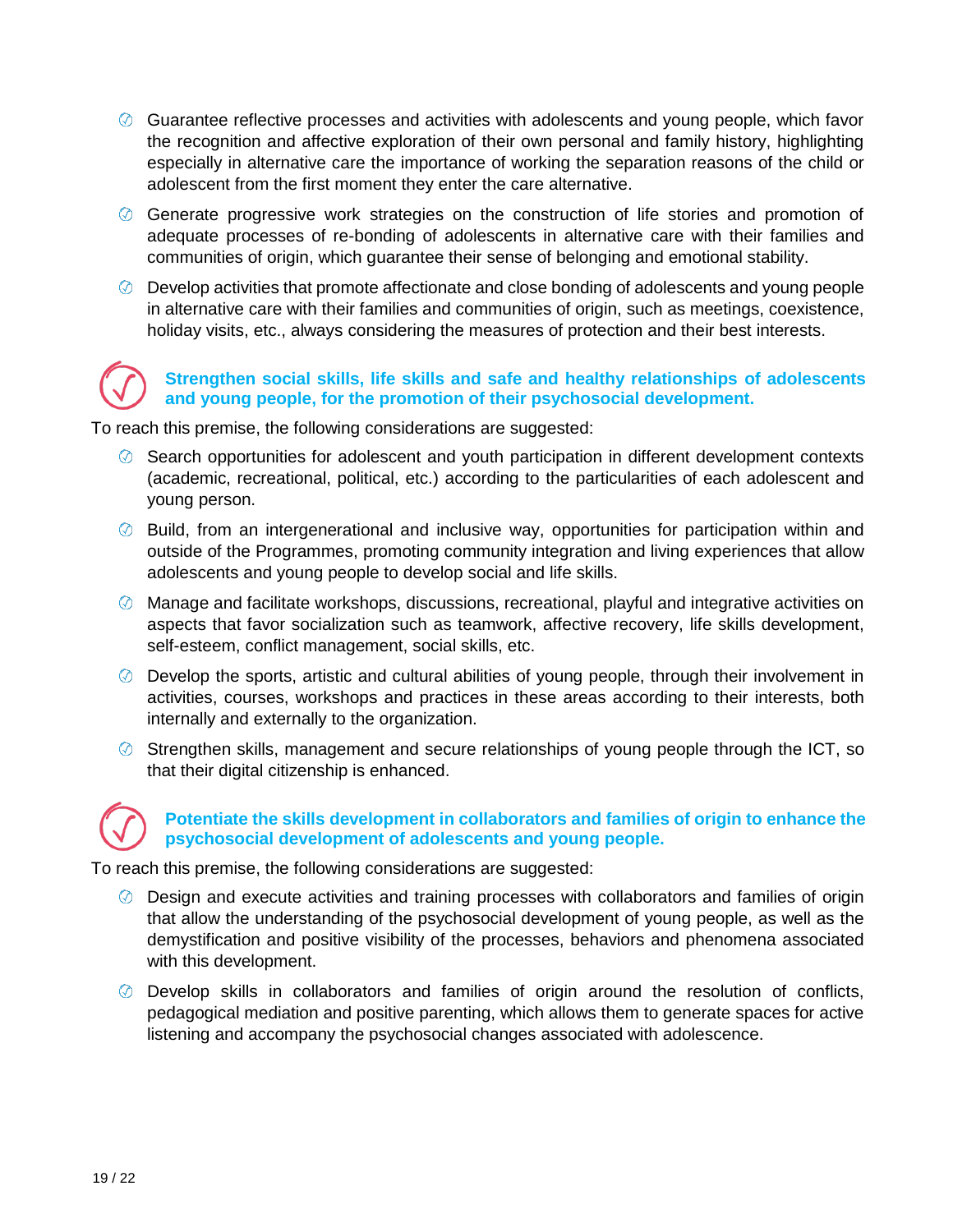# <span id="page-19-0"></span>**6. Annexes**

# <span id="page-19-1"></span>**6.1 Acronyms used in the document**

| <b>CAYP</b> | Children, adolescents and young people |
|-------------|----------------------------------------|
| <b>WHO</b>  | <b>World Health Organization</b>       |
| UN          | Organization of the United Nations     |
| <b>AYP</b>  | Adolescents and young people           |
| IDP         | Individual Development Plan            |
| ΙP          | Life Project                           |

# <span id="page-19-2"></span>**6.2 informative Capsule**

## **ROLE OF ADULTS IN THE DEVELOPMENT PROCESSES OF ADOLESCENTS**

The new approaches to positive development assume that people during adolescence have multiple strengths, which must be identified, edified and strengthened; this not only favors positive behaviors, but also reduces the likelihood of behaviors that would harm their well-being. During the changes of this age range and the constant reconstruction of their identity, the accompaniment of the adults around them is fundamental; in addition to the social support that allows optimal development and better living conditions.

Adults can promote the empowerment of youth, by recognizing their rights and abilities, allowing self-care or mutual protection, which contributes to promoting collective development. By recognizing people subject to law, producers of culture and strategic actors that benefit their communities. Adults can provide the advice that young people want or need; strengthening their well-being by recognizing the positive contribution of youth and constructively enabling decision-making or building their autonomy, while still providing the accompaniment they desire. Young people "require interactions that provide empathy, that give them confidence, acceptance, recognition of their weaknesses without disqualification (...) this influences the development of prosocial skills and protects mental health".

Although the needs and interest are subjective and cannot be defined with precision how should be the role of adults in their accompaniment to the context variations and / or the personality of each adolescent; There is a certain unanimity in that "the ideal is a balance between affection and limits, where there is no imposition of rules, but a kind of agreement". They could provide a guide or guidance for coping with the experiences and making decisions, through an interaction based on respect, establishing flexible limits, agreed upon with the person; at the same time, interactions must provide affection and empathy, essential aspects for the development of prosocial behaviors.

The accompaniment that adults can provide is versatile. Instrumental support can be given, that is, to solve a problem; a support providing useful information to face a problem; or an emotional support through samples of empathy, love and trust. These expressions of support favor the sense of belonging in certain contexts, enhancing their well-being by providing cognitive and behavioral tools for an adequate coping of situations that arise; Simultaneously, intergenerational interactions based on respect and mutual collaboration are established.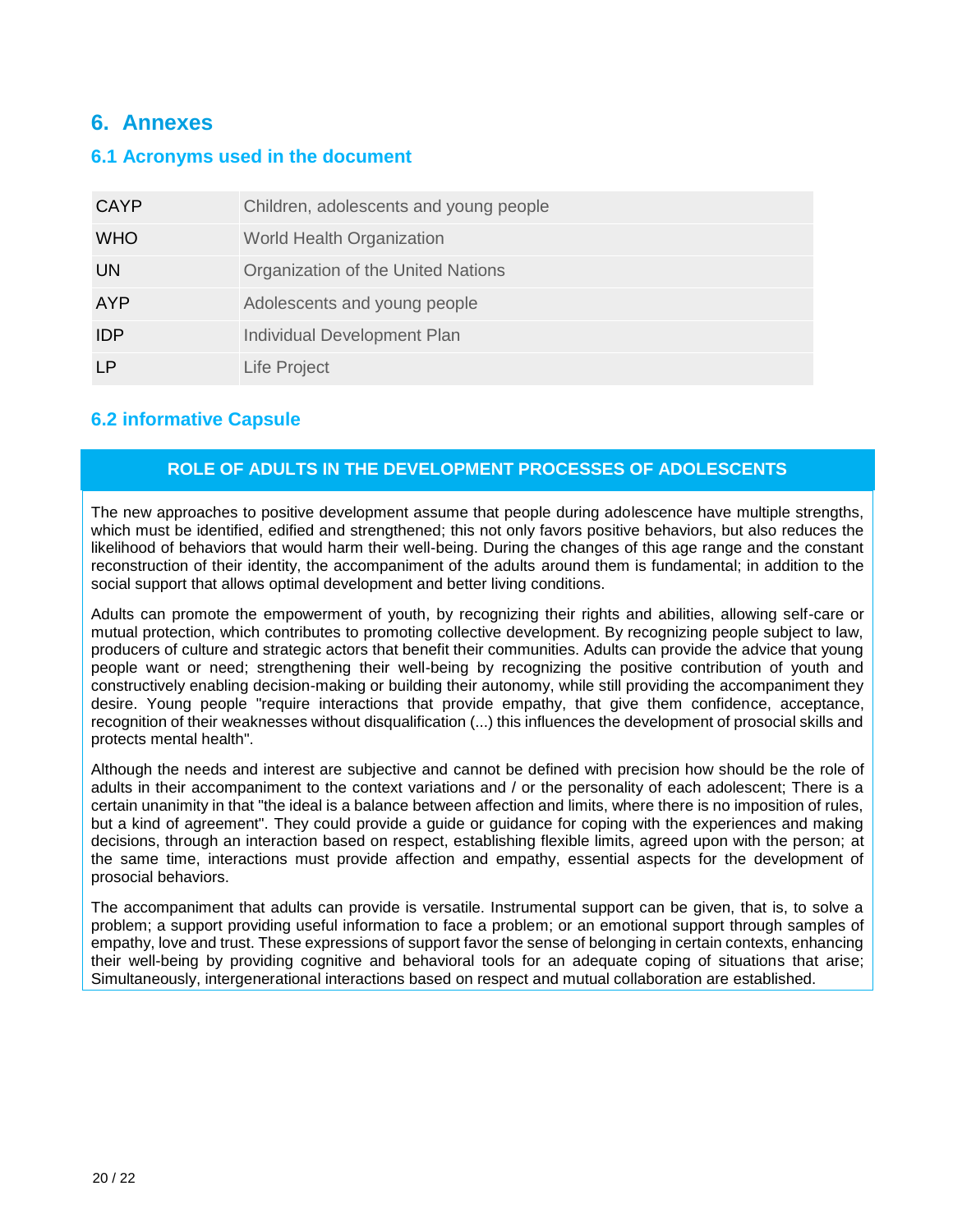# <span id="page-20-0"></span>**7. Bibliographical references**

- <sup>1</sup>Gaetea, V. (2015). Desarrollo psicosocial del adolescente*. Elsevier*,86(6), 436-443. Retrieved from: <http://www.scielo.cl/pdf/rcp/v86n6/art10.pdf>
- <sup>2</sup> SOS Children's Villages International. (2017). Youth Approach. A Human Rights-Based Approach: diversity and Development of Adolescents and Young People. San Jose: SOS Children's Villages International – International Office Region Latin America and The Caribbean.
- 3 Iglesias, D. (2013). Desarrollo del adolescente: aspectos físicos, psicológicos y sociales. *Pediatra Integral, 17* (2), 88-93. Retrieved from:

[https://scp.com.co/descargasmedicinaadolescentes/Desarrollo%20del%20adolescente,%20aspectos%20f%C3%A](https://scp.com.co/descargasmedicinaadolescentes/Desarrollo%20del%20adolescente,%20aspectos%20f%C3%ADsicos,%20psicol%C3%B3gicos%20y%20sociales.pdf) [Dsicos,%20psicol%C3%B3gicos%20y%20sociales.pdf](https://scp.com.co/descargasmedicinaadolescentes/Desarrollo%20del%20adolescente,%20aspectos%20f%C3%ADsicos,%20psicol%C3%B3gicos%20y%20sociales.pdf)

- <sup>4</sup> WHO. (2017). Health of the mother, the recently born, of the child and of the adolescent. Retrieved from:
	- [http://www.who.int/maternal\\_child\\_adolescent/topics/adolescence/en/](http://www.who.int/maternal_child_adolescent/topics/adolescence/dev/es/)
- <sup>5</sup> Oliva, A. (2007). "Desarrollo cerebral y asunción de riesgos durante la adolescencia". In: Apuntes de Psicología; 2007, Vol. 25, number 3, pages 239-254. (ISSN 0213-3334). Sevilla: Official School of Psychology of Western Andalusia and University of Seville.
- <sup>6</sup> Gomez, R.; Arrudaa, M.; Luarte, C.; Urra, C.; Almonacid, A. & Cossio, M. (2016). Enfoque teórico del crecimiento físico de niños y adolescentes. *Revista Española de Nutrición Humana y Dietética,* 20(3), 244 – 253. Retrieved from: [http://scielo.isciii.es/scielo.php?script=sci\\_arttext&pid=S2174-51452016000300011&lang=pt](http://scielo.isciii.es/scielo.php?script=sci_arttext&pid=S2174-51452016000300011&lang=pt)
- <sup>7</sup> Papalia, D.; Olds, S. & Feldman, R. (2005). Psicología del Desarrollo. Mexico D.F.: McGraw-Hill/Inter-American Editors, SA.
- 8 Iglesias, D. (2013). Desarrollo del adolescente: aspectos físicos, psicológicos y sociales. *Pediatra Integral, 17* (2), 88-93.

<sup>9</sup> Ibid.

- $10$  Ibid.
- <sup>11</sup> Papalia, D.; Olds, S. & Feldman, R. (2005). Psicología del Desarrollo. Mexico D.F.: McGraw-Hill/Inter-American Editors, SA. <sup>12</sup> Gomez, R.; Arrudaa, M.; Luarte, C.; Urra, C.; Almonacid, To. & Cossio, M. (2016). Enfoque teórico del crecimiento físico de niños y adolescentes. *Revista Española de Nutrición Humana y Dietética,* 20(3), 244 – 253.
- <sup>13</sup> Gaetea, Desarrollo psicosocial del adolescente*. Elsevier*, 86(6), 436-443.
- $14$  Ibid.
- <sup>15</sup> Daniels, E. & Gillén, M. (2015). Body Image and Identity: A Call For New Research (Chapter 25). In: McLean, K.; Syed, M. (Editors). The Oxford Handbook of Identity Development. New York: Oxford University Press (pp. 406-422).
- $16$  Ibid.
- <sup>17</sup> Oliva, A. (2007). ). "Desarrollo cerebral y asunción de riesgos durante la adolescencia". In: Apuntes de Psicología; 2007, Vol. 25, number 3, pages 239-254. (ISSN 0213-3334). Sevilla: Official School of Psychology of Western Andalusia and University of Seville.
- <sup>18</sup> Ibid.
- <sup>19</sup> Florez-Lázaro, J.C; Castillo-Preciado, R.E; & Jiménez-Miramonte, N.To (2014). Desarrollo de funciones ejecutivas, de la niñez a la juventud. *Anales de Psicología*, 30 (2). Retrieved from:
	- [http://scielo.isciii.es/scielo.php?script=sci\\_arttext&pid=S0212-97282014000200009](http://scielo.isciii.es/scielo.php?script=sci_arttext&pid=S0212-97282014000200009)
- <sup>20</sup> Ibid.
- <sup>21</sup> Iglesias, D. (2013). Desarrollo del adolescente: aspectos físicos, psicológicos y sociales. *Pediatra Integral, 17* (2), 88-93.  $22$  Ibid.
- <sup>23</sup> Gaetea, V. (2015). Desarrollo psicosocial del adolescente*. Elsevier*, 86(6), 436-443.
- <sup>24</sup> Ibid.
- $25$  Ibid.
- <sup>26</sup> Rodríguez, A; Ramos, E; Ros, I ; Fernández, A. & Revuelta, L. (2016). Bienestar subjetivo en la adolescencia: el papel de la resiliencia, el autoconcepto y el apoyo social percibido. *Suma psicológica*, 2(3), 60–69. Retrieved from: [http://www.elsevier.es/es-revista-suma-psicologica-207-articulo-bienestar-subjetivo-adolescencia-el-papel](http://www.elsevier.es/es-revista-suma-psicologica-207-articulo-bienestar-subjetivo-adolescencia-el-papel-S0121438116000047)[s0121438116000047](http://www.elsevier.es/es-revista-suma-psicologica-207-articulo-bienestar-subjetivo-adolescencia-el-papel-S0121438116000047)
- <sup>27</sup> Oliveira, A. & Ramacciotti, N. (2016). Psychological Indicators and Perceptions of Adolescents in Residential Care. Paidéia, 26 (63), 81-89. Retrieved from: [http://www.scielo.br/scielo.php?script=sci\\_arttext&pid=S0103-](http://www.scielo.br/scielo.php?script=sci_arttext&pid=S0103-863X2016000100081&lang=pt) [863X2016000100081&lang=pt](http://www.scielo.br/scielo.php?script=sci_arttext&pid=S0103-863X2016000100081&lang=pt)
- <sup>28</sup> Rodríguez, A.; Ramos, E.; Ros, I.; Fernández, A. & Revuelta, L. (2016). Bienestar subjetivo en la adolescencia: el papel de la resiliencia, el autoconcepto y el apoyo social percibido. *Suma psicológica*, 2(3), 60–69.
- <sup>29</sup> Iglesias, D. (2013). Desarrollo del adolescente: aspectos físicos, psicológicos y sociales. *Pediatra Integral, 17* (2), 88-93.
- <sup>30</sup> Ives, E. (2014). La identidad del Adolescente. Como se construye. *Adolescere*, 2(2), 14 18. Retrieved from: [https://www.researchgate.net/profile/lefa\\_eddy/publication/287200972\\_adolescent\\_identity/links/57398e5908ae298](https://www.researchgate.net/profile/Lefa_Eddy/publication/287200972_Adolescent_identity/links/57398e5908ae298602e32fff/Adolescent-identity.pdf) [602e32fff/adolescent-identity.pdf](https://www.researchgate.net/profile/Lefa_Eddy/publication/287200972_Adolescent_identity/links/57398e5908ae298602e32fff/Adolescent-identity.pdf)
- <sup>31</sup>Gaetea, V. (2015). Desarrollo psicosocial del adolescente*. Elsevier*, 86(6), 436-443.
- <sup>32</sup> Erikson, E. H. (1968). Identity, youth, and crisis. New York: Norton.
- 33 Krauskopf, D. (1995). Adolescencia y educación. (1<sup>a</sup>. Reprint of the 2<sup>a</sup>. ed. Corrected and increased). San Jose: EUNED.
- <sup>34</sup> Igesias, D. (2013). Desarrollo del adolescente: aspectos físicos, psicológicos y sociales. *Pediatra Integral, 17* (2), 88-93.